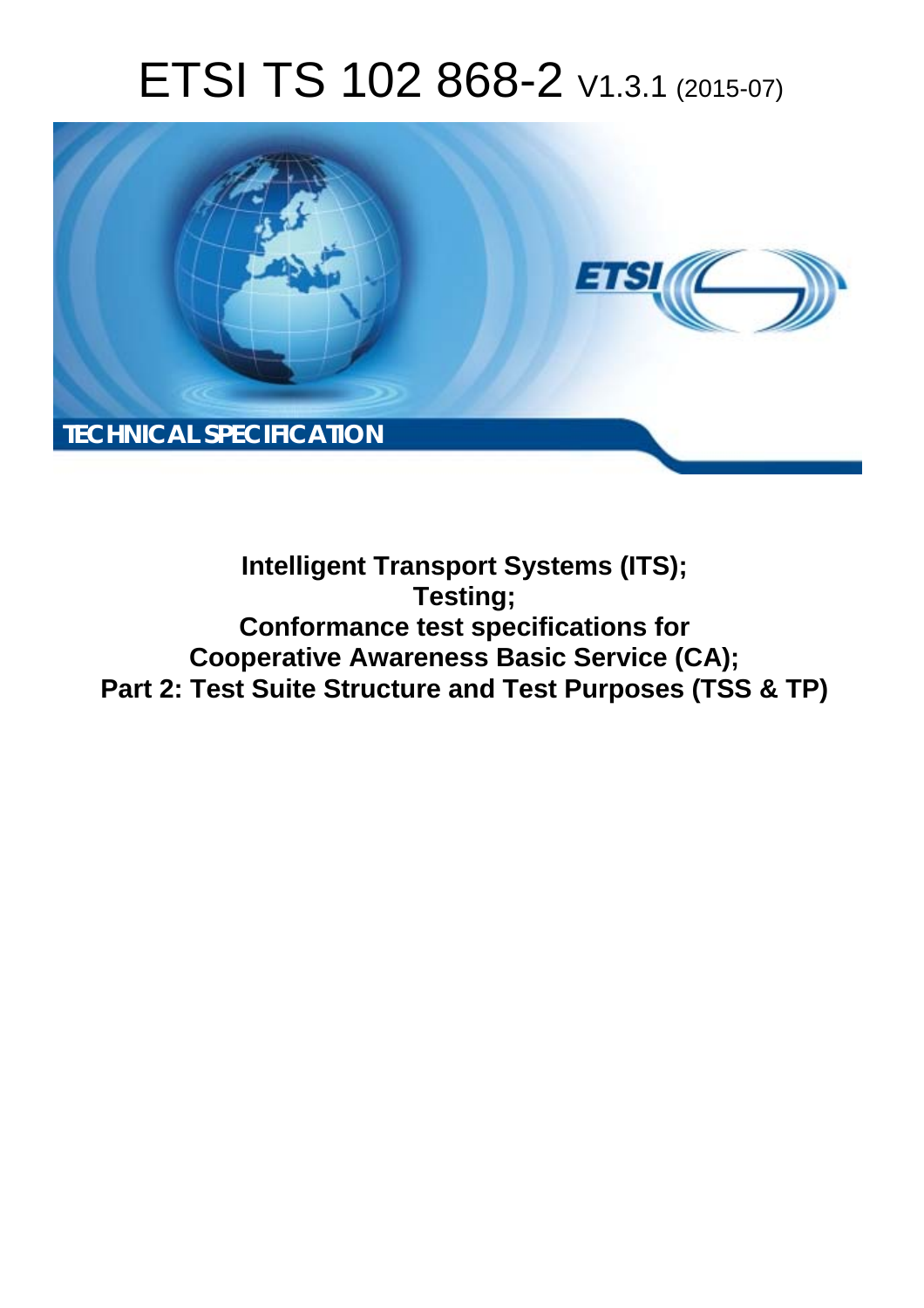Reference RTS/ITS-00153

Keywords

ITS, testing, TSS&TP

#### *ETSI*

#### 650 Route des Lucioles F-06921 Sophia Antipolis Cedex - FRANCE

Tel.: +33 4 92 94 42 00 Fax: +33 4 93 65 47 16

Siret N° 348 623 562 00017 - NAF 742 C Association à but non lucratif enregistrée à la Sous-Préfecture de Grasse (06) N° 7803/88

#### *Important notice*

The present document can be downloaded from: <http://www.etsi.org/standards-search>

The present document may be made available in electronic versions and/or in print. The content of any electronic and/or print versions of the present document shall not be modified without the prior written authorization of ETSI. In case of any existing or perceived difference in contents between such versions and/or in print, the only prevailing document is the print of the Portable Document Format (PDF) version kept on a specific network drive within ETSI Secretariat.

Users of the present document should be aware that the document may be subject to revision or change of status. Information on the current status of this and other ETSI documents is available at <http://portal.etsi.org/tb/status/status.asp>

If you find errors in the present document, please send your comment to one of the following services: <https://portal.etsi.org/People/CommiteeSupportStaff.aspx>

#### *Copyright Notification*

No part may be reproduced or utilized in any form or by any means, electronic or mechanical, including photocopying and microfilm except as authorized by written permission of ETSI.

The content of the PDF version shall not be modified without the written authorization of ETSI. The copyright and the foregoing restriction extend to reproduction in all media.

> © European Telecommunications Standards Institute 2015. All rights reserved.

**DECT**TM, **PLUGTESTS**TM, **UMTS**TM and the ETSI logo are Trade Marks of ETSI registered for the benefit of its Members. **3GPP**TM and **LTE**™ are Trade Marks of ETSI registered for the benefit of its Members and of the 3GPP Organizational Partners.

**GSM**® and the GSM logo are Trade Marks registered and owned by the GSM Association.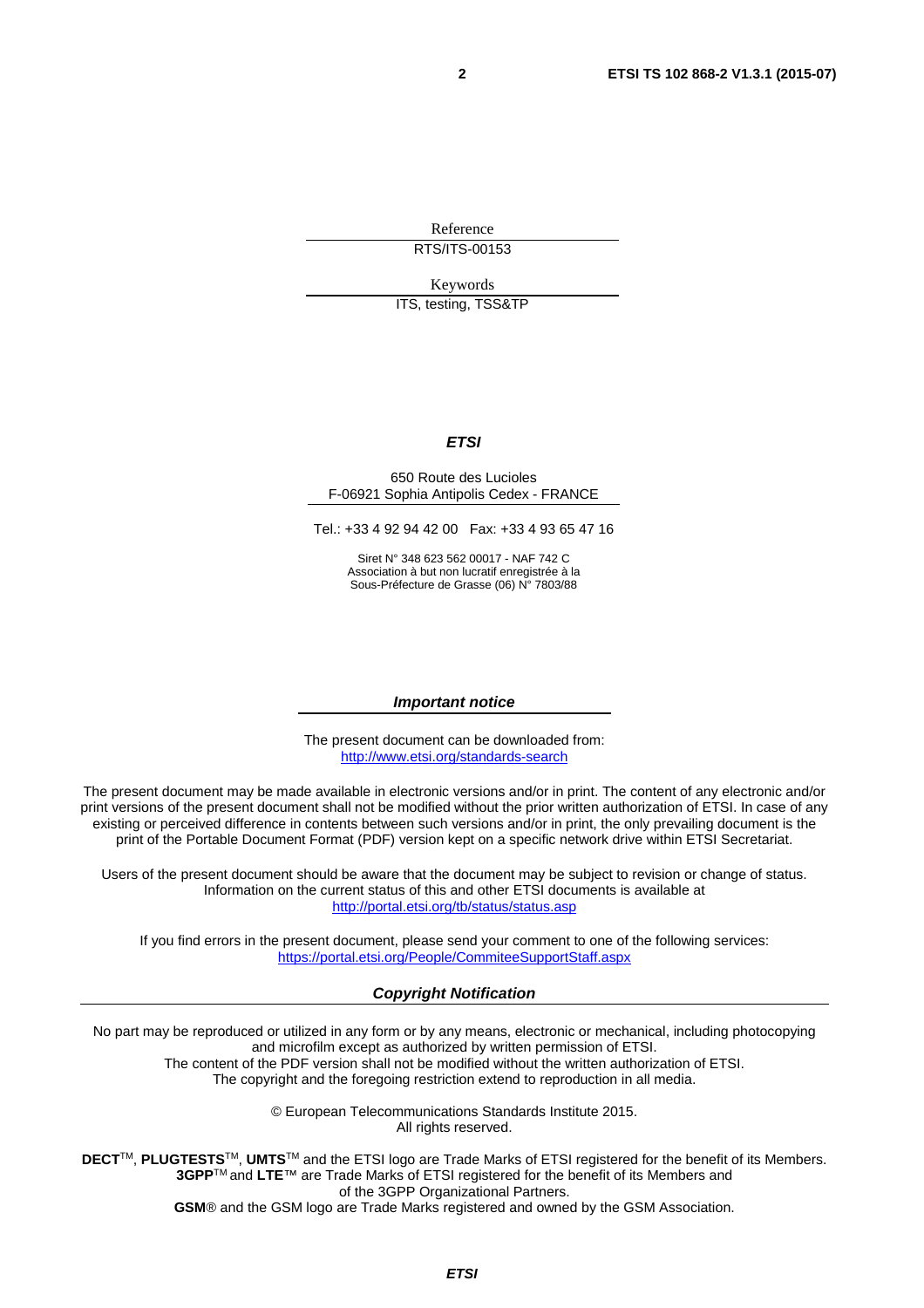# Contents

| 1       |  |  |  |
|---------|--|--|--|
| 2       |  |  |  |
| 2.1     |  |  |  |
| 2.2     |  |  |  |
| 3       |  |  |  |
| 3.1     |  |  |  |
| 3.2     |  |  |  |
| 4       |  |  |  |
| 4.1     |  |  |  |
| 4.2     |  |  |  |
| 4.2.1   |  |  |  |
| 4.2.2   |  |  |  |
| 4.2.3   |  |  |  |
| 4.2.4   |  |  |  |
| 4.2.5   |  |  |  |
| 5       |  |  |  |
| 5.1     |  |  |  |
| 5.1.1   |  |  |  |
| 5.1.2   |  |  |  |
| 5.1.3   |  |  |  |
| 5.1.4   |  |  |  |
| 5.1.5   |  |  |  |
| 5.2     |  |  |  |
| 5.2.1   |  |  |  |
| 5.2.1.1 |  |  |  |
| 5.2.1.2 |  |  |  |
| 5.2.1.3 |  |  |  |
| 5.2.1.4 |  |  |  |
| 5.2.2   |  |  |  |
|         |  |  |  |
|         |  |  |  |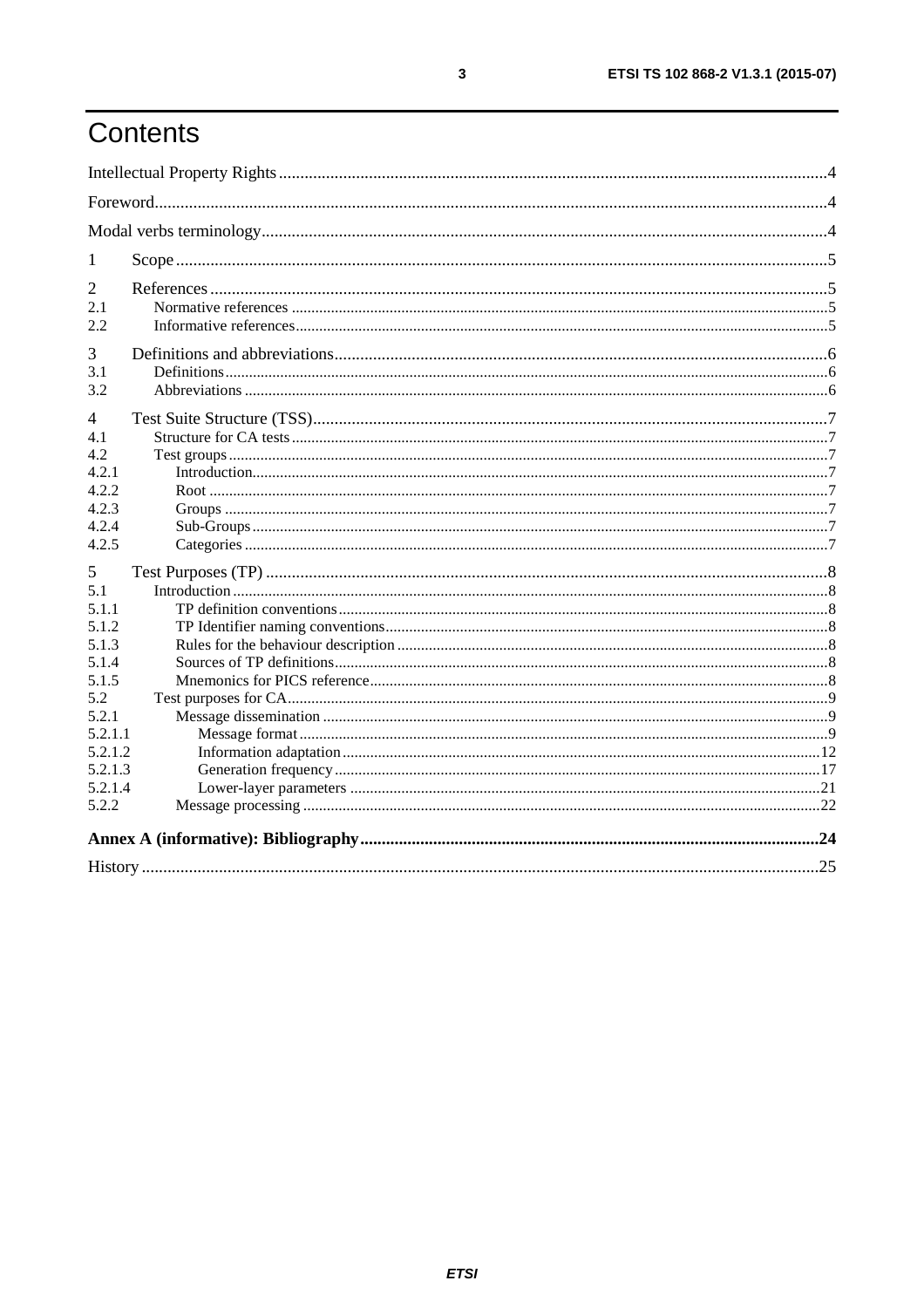### <span id="page-3-0"></span>Intellectual Property Rights

IPRs essential or potentially essential to the present document may have been declared to ETSI. The information pertaining to these essential IPRs, if any, is publicly available for **ETSI members and non-members**, and can be found in ETSI SR 000 314: *"Intellectual Property Rights (IPRs); Essential, or potentially Essential, IPRs notified to ETSI in respect of ETSI standards"*, which is available from the ETSI Secretariat. Latest updates are available on the ETSI Web server [\(http://ipr.etsi.org\)](http://webapp.etsi.org/IPR/home.asp).

Pursuant to the ETSI IPR Policy, no investigation, including IPR searches, has been carried out by ETSI. No guarantee can be given as to the existence of other IPRs not referenced in ETSI SR 000 314 (or the updates on the ETSI Web server) which are, or may be, or may become, essential to the present document.

### Foreword

This Technical Specification (TS) has been produced by ETSI Technical Committee Intelligent Transport Systems (ITS).

The present document is part 2 of a multi-part deliverable covering Conformance test specification for Co-operative Awareness Basic Service (CA) as identified below:

Part 1: "Test requirements and Protocol Implementation Conformance Statement (PICS) pro forma";

#### Part 2: "Test Suite Structure and Test Purposes (TSS & TP)";

Part 3: "Abstract Test Suite (ATS) and Protocol Implementation eXtra Information for Testing (PIXIT)".

# Modal verbs terminology

In the present document "**shall**", "**shall not**", "**should**", "**should not**", "**may**", "**need not**", "**will**", "**will not**", "**can**" and "**cannot**" are to be interpreted as described in clause 3.2 of the [ETSI Drafting Rules](http://portal.etsi.org/Help/editHelp!/Howtostart/ETSIDraftingRules.aspx) (Verbal forms for the expression of provisions).

"**must**" and "**must not**" are **NOT** allowed in ETSI deliverables except when used in direct citation.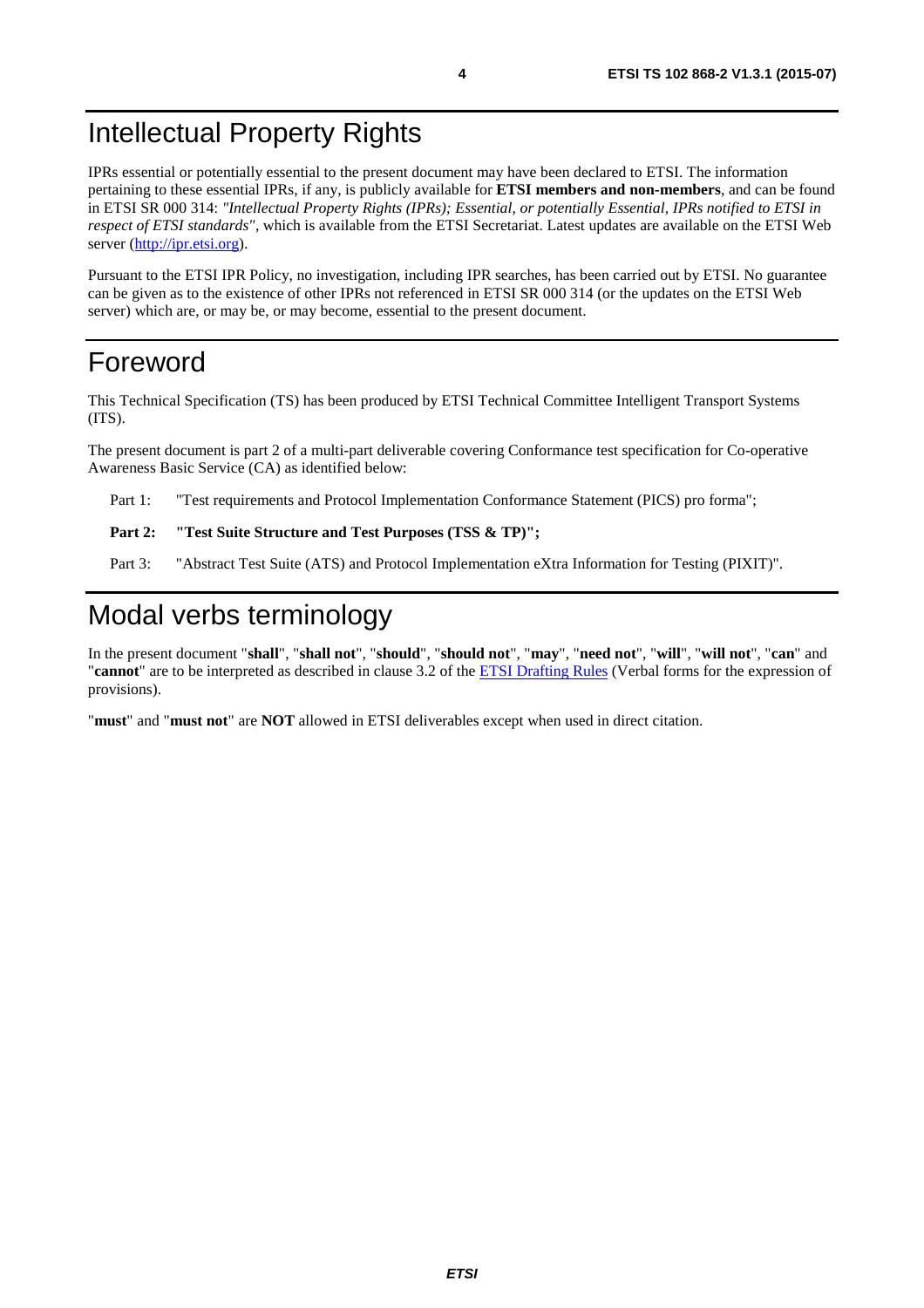### <span id="page-4-0"></span>1 Scope

The present document provides the Test Suite Structure and Test Purposes (TSS & TP) for Co-operative Awareness Basic Service (CA) as defined in ETSI EN 302 637-2 [1] in compliance with the relevant requirements and in accordance with the relevant guidance given in ISO/IEC 9646-7 [6].

The ISO standard for the methodology of conformance testing (ISO/IEC 9646-1 [4] and ISO/IEC 9646-2 [5]) as well as the ETSI rules for conformance testing (ETSI ETS 300 406 [7]) are used as a basis for the test methodology.

# 2 References

### 2.1 Normative references

References are either specific (identified by date of publication and/or edition number or version number) or non-specific. For specific references, only the cited version applies. For non-specific references, the latest version of the reference document (including any amendments) applies.

Referenced documents which are not found to be publicly available in the expected location might be found at <http://docbox.etsi.org/Reference>.

NOTE: While any hyperlinks included in this clause were valid at the time of publication, ETSI cannot guarantee their long term validity.

The following referenced documents are necessary for the application of the present document.

| $[1]$ | ETSI EN 302 637-2 (V1.3.2): "Intelligent Transport Systems (ITS); Vehicular Communications;<br>Basic Set of Applications; Part 2: Specification of Cooperative Awareness Basic Service".                                                                  |
|-------|-----------------------------------------------------------------------------------------------------------------------------------------------------------------------------------------------------------------------------------------------------------|
| $[2]$ | ETSI TS 102 868-1 (V1.3.1): "Intelligent Transport Systems (ITS); Testing; Conformance test<br>specifications for Co-operative Awareness Messages (CAM); Part 1: Test requirements and<br>Protocol Implementation Conformance Statement (PICS) proforma". |
| $[3]$ | ETSI TS 102 871-1 (V1.3.1): "Intelligent Transport Systems (ITS); Testing; Conformance test<br>specifications for GeoNetworking ITS-G5; Part 1: Test requirements and Protocol Implementation<br>Conformance Statement (PICS) pro forma".                 |
| $[4]$ | ISO/IEC 9646-1 (1994): "Information technology -- Open Systems Interconnection --<br>Conformance testing methodology and framework - Part 1: General concepts".                                                                                           |
| $[5]$ | ISO/IEC 9646-2 (1994): "Information technology -- Open Systems Interconnection --<br>Conformance testing methodology and framework -- Part 2: Abstract Test Suite specification".                                                                         |
| [6]   | ISO/IEC 9646-7 (1995): "Information technology -- Open Systems Interconnection --<br>Conformance testing methodology and framework - Part 7: Implementation Conformance<br>Statements".                                                                   |
| $[7]$ | ETSI ETS 300 406 (1995): "Methods for testing and Specification (MTS); Protocol and profile<br>conformance testing specifications; Standardization methodology".                                                                                          |

### 2.2 Informative references

References are either specific (identified by date of publication and/or edition number or version number) or non-specific. For specific references, only the cited version applies. For non-specific references, the latest version of the reference document (including any amendments) applies.

NOTE: While any hyperlinks included in this clause were valid at the time of publication, ETSI cannot guarantee their long term validity.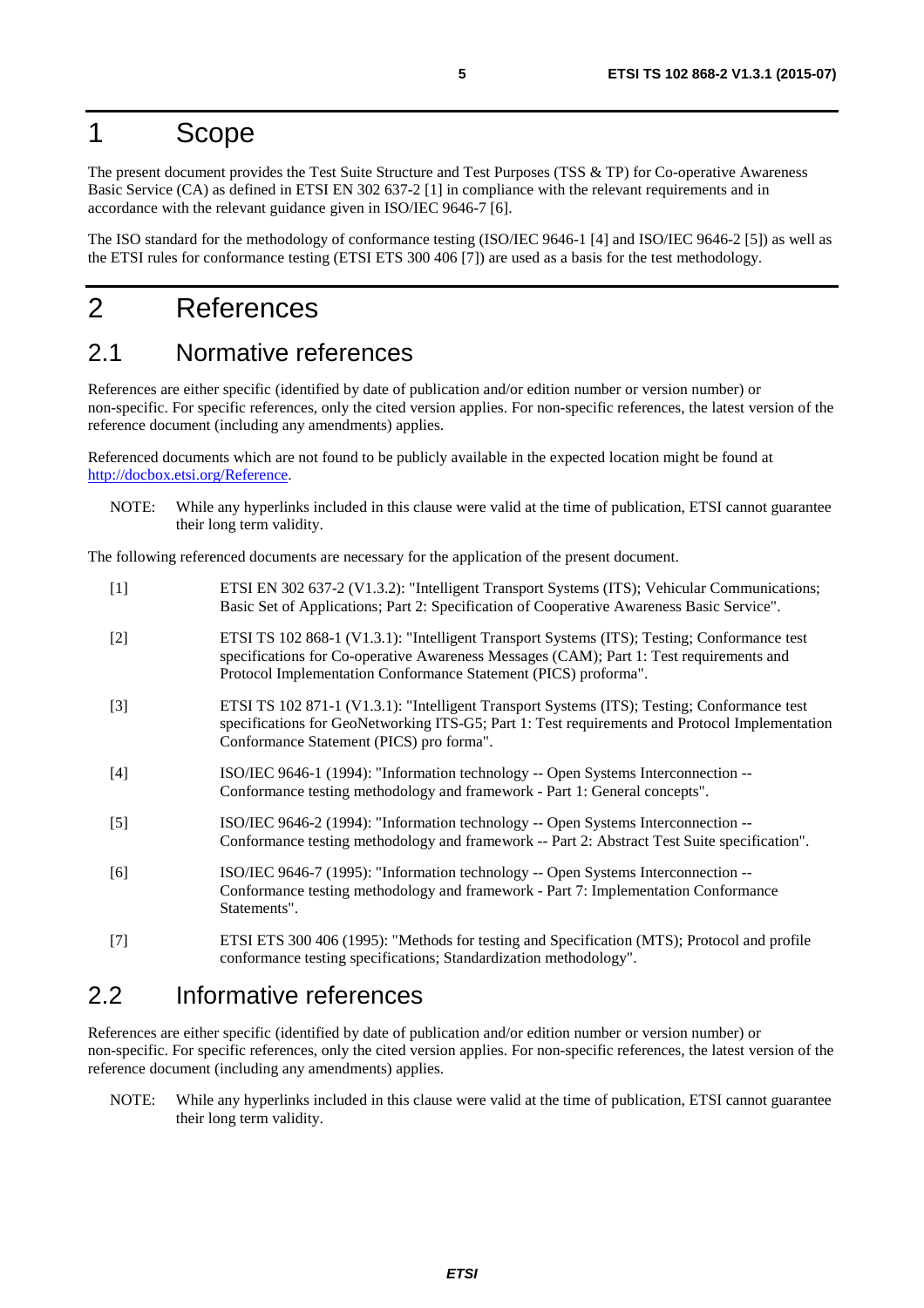<span id="page-5-0"></span>The following referenced documents are not necessary for the application of the present document but they assist the user with regard to a particular subject area.

[i.1] ETSI EG 202 798 (V1.1.1): "Intelligent Transport Systems (ITS); Testing; Framework for conformance and interoperability testing".

# 3 Definitions and abbreviations

### 3.1 Definitions

For the purposes of the present document, the terms and definitions given in ETSI EN 302 637-2 [[1](#page-4-0)], ISO/IEC 9646-1 [\[4](#page-4-0)] and ISO/IEC 9646-7 [[6](#page-4-0)] apply.

### 3.2 Abbreviations

For the purposes of the present document, the following abbreviations apply:

| <b>ACC</b>  | <b>Adaptive Cruise Control</b>                 |
|-------------|------------------------------------------------|
| <b>ATS</b>  | <b>Abstract Test Suite</b>                     |
| <b>BTP</b>  | <b>Basic Transport Protocol</b>                |
| BTP-B       | Basic Transport Protocol Type B                |
| BV          | valid test events for Behaviour tests          |
| CA          | <b>Cooperative Awareness</b>                   |
| <b>CAM</b>  | <b>Cooperative Awareness Messages</b>          |
| <b>CAN</b>  | <b>Controller Area Network</b>                 |
| <b>FMT</b>  | <b>Message Format</b>                          |
| <b>GFQ</b>  | <b>Generation Frequency</b>                    |
| <b>GN</b>   | GeoNetworking                                  |
| <b>INA</b>  | <b>Information Adaptation</b>                  |
| <b>ISO</b>  | International Organization for Standardization |
| <b>ITS</b>  | <b>Intelligent Transport Systems</b>           |
| ITS-S       | <b>ITS</b> station                             |
| <b>IUT</b>  | <b>Implementation Under Test</b>               |
| LF          | Low Frequency                                  |
| <b>MSD</b>  | <b>Message Dissemination</b>                   |
| <b>MSP</b>  | <b>Message Processing</b>                      |
| <b>PAR</b>  | Lower-layer parameters                         |
| PDU         | Protocol Data Unit                             |
| <b>PICS</b> | Protocol Implementation Conformance Statement  |
| <b>RSU</b>  | Road Side Unit                                 |
| <b>SHB</b>  | Single Hop Broadcast                           |
| <b>SSP</b>  | Service Specific Permissions                   |
| TI          | Timer tests                                    |
| TP          | <b>Test Purposes</b>                           |
| TS          | <b>Technical Specification</b>                 |
| <b>TSS</b>  | <b>Test Suite Structure</b>                    |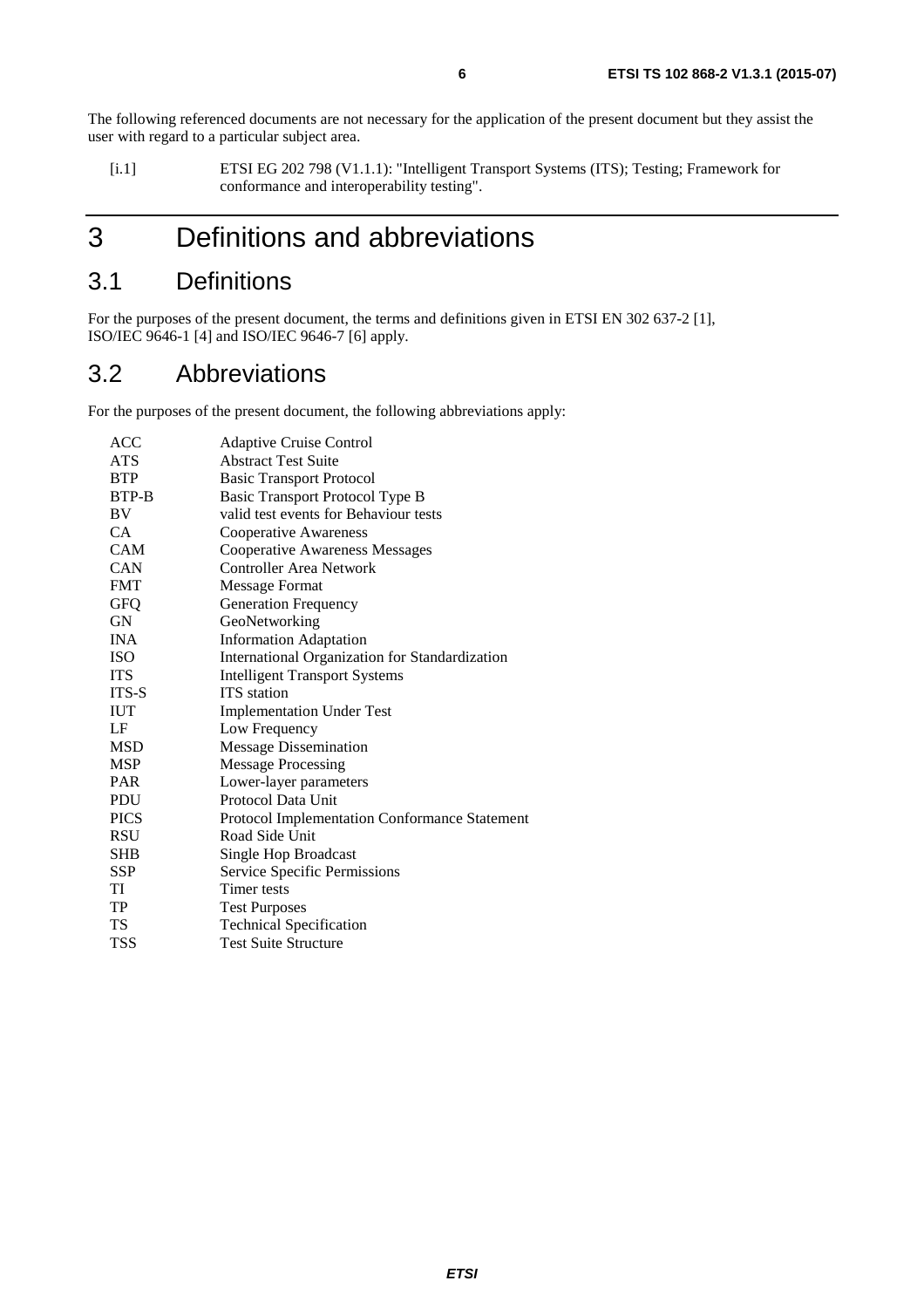# <span id="page-6-0"></span>4 Test Suite Structure (TSS)

### 4.1 Structure for CA tests

Table 1 shows the CA Test Suite Structure (TSS) including its sub-groups defined for conformance testing.

#### **Table 1: TSS for CA**

| Root       | Group                 | <b>Sub-Group</b>        | Category        |
|------------|-----------------------|-------------------------|-----------------|
| <b>CAM</b> | Message Dissemination |                         |                 |
|            |                       | Message format          | Valid           |
|            |                       | Information adaptation  | Valid           |
|            |                       | Generation frequency    | Valid and Timer |
|            |                       | llower layer parameters | Valid           |
|            | Message processing    |                         | Valid           |

The test suite is structured as a tree with the root defined as CAM. The tree is of rank 3 with the first rank a Group, the second a sub-group, and the third a category. The third rank is the standard ISO conformance test categories.

#### 4.2 Test groups

#### 4.2.1 Introduction

The test suite has a total of four levels. The first level is the root. The second level separates the root into various functional areas. The third level is the sub-functional areas if necessary. The fourth level is the standard ISO conformance test categories.

#### 4.2.2 Root

The root identify the Co-operative Awareness Basic Service (CA) given in ETSI EN 302 637-2 [\[1](#page-4-0)].

#### 4.2.3 Groups

This level contains two functional areas identified as:

- Message Dissemination
- Message Processing

#### 4.2.4 Sub-Groups

This level contains four sub-functional areas identified only for the Message Dissemination group and defined as:

- Message format
- Information adaptation
- Generation frequency
- Lower-layer parameters

#### 4.2.5 Categories

This level contains the standard ISO conformance test categories limited to the behaviour valid event and Timer.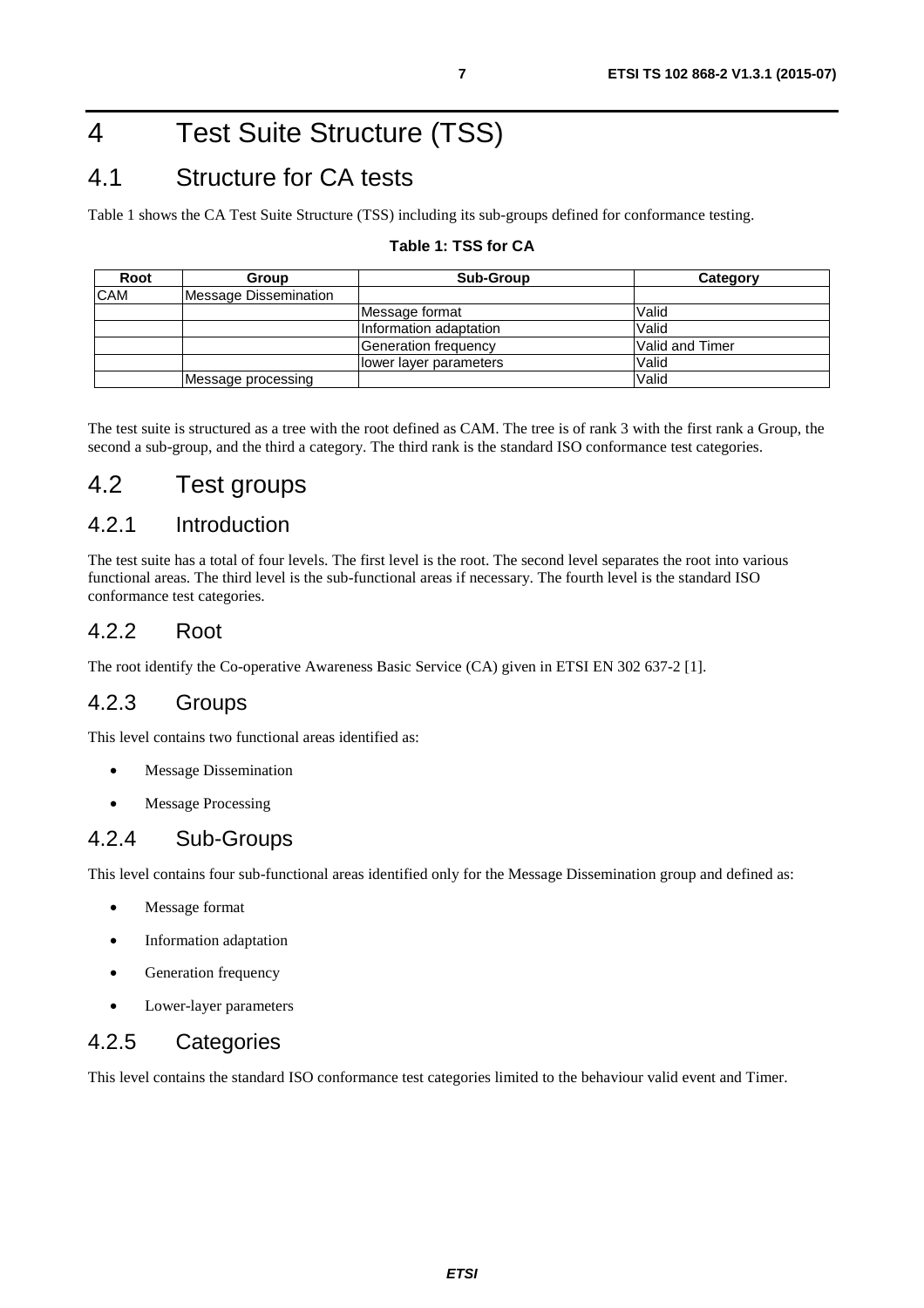# <span id="page-7-0"></span>5 Test Purposes (TP)

### 5.1 Introduction

#### 5.1.1 TP definition conventions

The TP definition is built according to ETSI EG 202 798 [\[i.1](#page-5-0)].

#### 5.1.2 TP Identifier naming conventions

The identifier of the TP is built according to table 2.

#### **Table 2: TP naming convention**

| TP/ <root>/<gr>/<sgr>/<x>/<nn><br/>or<br/>TP/<root>/<gr>/<x>/<nn><br/>when no <sqr></sqr></nn></x></gr></root></nn></x></sgr></gr></root> |            |                              |
|-------------------------------------------------------------------------------------------------------------------------------------------|------------|------------------------------|
| $<$ root $>$ = root                                                                                                                       | CAM        |                              |
| $<$ gr $>$ = group                                                                                                                        | <b>MSD</b> | <b>Message Dissemination</b> |
|                                                                                                                                           | <b>MSP</b> | <b>Message Processing</b>    |
| $\leq$ sar $>$ =sub- group                                                                                                                | FMT        | Message Format               |
|                                                                                                                                           | <b>INA</b> | Information Adaptation       |
|                                                                                                                                           | <b>GFQ</b> | <b>Generation Frequency</b>  |
|                                                                                                                                           | <b>PAR</b> | Lower-layer parameters       |
| $\langle x \rangle$ = type of testing                                                                                                     | BV         | Valid Behaviour tests        |
|                                                                                                                                           | ΠI         | Timer tests                  |
| $\textsf{knn}$ = sequential number                                                                                                        |            | 01 to 99                     |

#### 5.1.3 Rules for the behaviour description

The description of the TP is built according to ETSI EG 202 798 [\[i.1](#page-5-0)].

The base standards are not using finite state machine concept. As consequence, the test purposes use a generic "Initial State" that corresponds to a state where the IUT is ready for starting the test execution. Furthermore, the IUT shall be left in this "Initial State", when the test is completed.

Being in the "Initial State" refers to the starting point of the initial device configuration. There are no pending actions, no instantiated buffers or variables, which could disturb the execution of a test.

#### 5.1.4 Sources of TP definitions

All TPs are specified according to ETSI EN 302 637-2 [\[1](#page-4-0)].

#### 5.1.5 Mnemonics for PICS reference

To avoid an update of all TPs when the PICS document is changed, table [3](#page-8-0) introduces mnemonics name and the correspondence with the real PICS item number.

The PICS item column refers to Table/Item of ETSI TS 102 868-1 [\[2](#page-4-0)].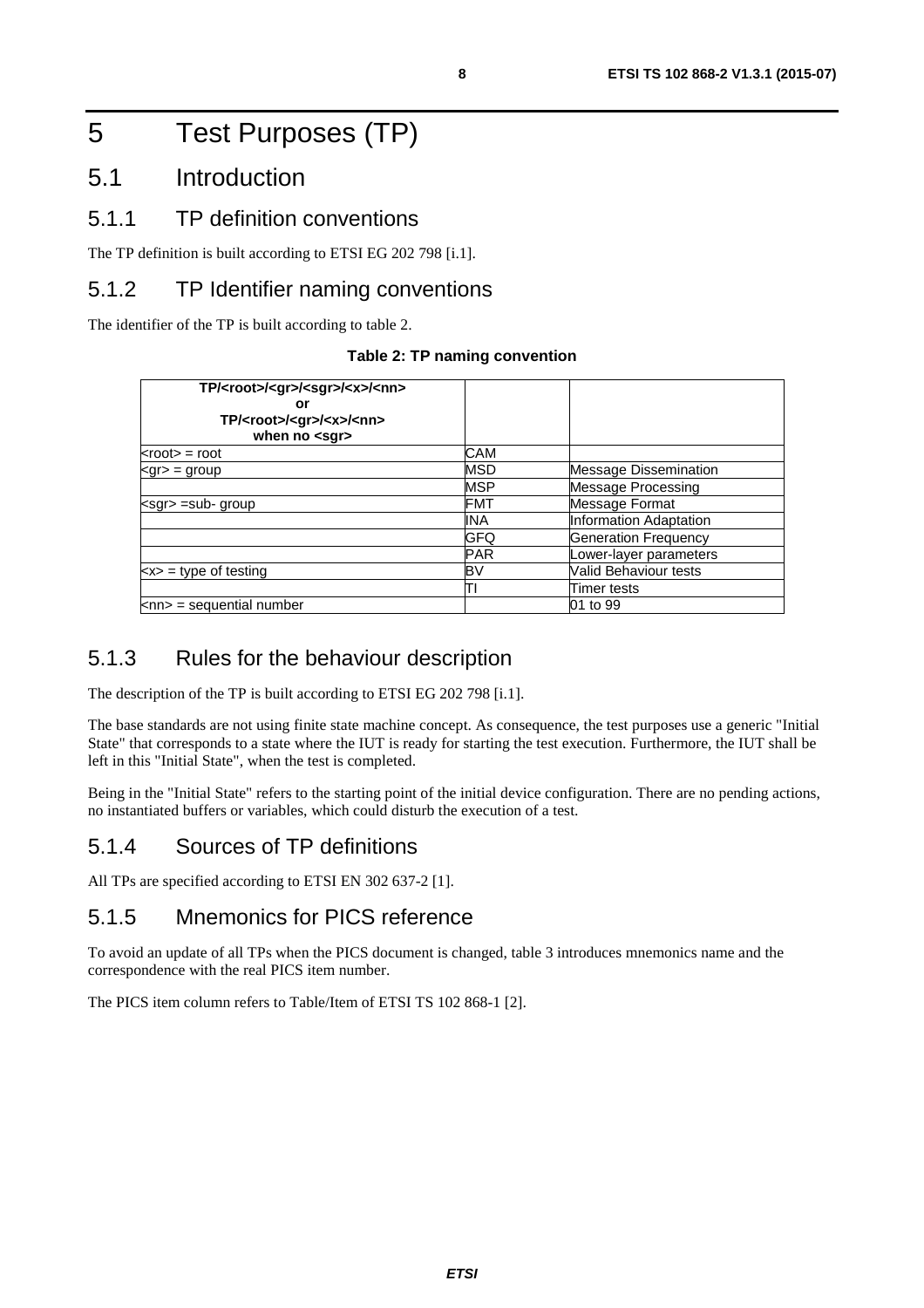<span id="page-8-0"></span>

| <b>Mnemonic</b>              | <b>PICS item</b>              |
|------------------------------|-------------------------------|
| PICS_PUBLICTRANS             | A.12/1                        |
| PICS_SPECIALTRANS            | A.12/2                        |
| PICS_DANGEROUSGOODS          | A.12/3                        |
| PICS_ROADWORKS               | A.12/4                        |
| PICS_RESCUE                  | A.12/5                        |
| PICS_EMERGENCY               | A.12/6                        |
| PICS_SAFETYCAR               | A.12/7                        |
| PICS_SPECIALVEHICLECONTAINER | A.8/4                         |
| PICS RSU                     | A.1/2                         |
| PICS_CAM_RECEPTION           | A.3/2                         |
| PICS CAM GENERATION          | A.3/1                         |
| PICS SECURITY                | ETSI TS 102 871-1 [3] A.32/12 |

#### **Table 3: Mnemonics for PICS reference**

# 5.2 Test purposes for CA

## 5.2.1 Message dissemination

### 5.2.1.1 Message format

| TP Id                                | TP/CAM/MSD/FMT/BV-01                                             |  |  |  |
|--------------------------------------|------------------------------------------------------------------|--|--|--|
|                                      |                                                                  |  |  |  |
| <b>Test objective</b>                | Check that protocolVersion is set to 1 and messageID is set to 2 |  |  |  |
| Reference                            | ETSI EN 302 637-2 [1], clause B.1                                |  |  |  |
| <b>PICS Selection</b>                | PICS CAM GENERATION                                              |  |  |  |
|                                      | Initial conditions                                               |  |  |  |
| with {                               |                                                                  |  |  |  |
| the IUT being in the "initial state" |                                                                  |  |  |  |
|                                      |                                                                  |  |  |  |
|                                      | <b>Expected behaviour</b>                                        |  |  |  |
| ensure that $\{$                     |                                                                  |  |  |  |
| when $\{$                            |                                                                  |  |  |  |
| a CAM is generated                   |                                                                  |  |  |  |
|                                      |                                                                  |  |  |  |
| then $\{$                            |                                                                  |  |  |  |
|                                      | the IUT sends a valid CAM                                        |  |  |  |
| containing ITS PDU header            |                                                                  |  |  |  |
| containing protocolVersion           |                                                                  |  |  |  |
| indicating value 1                   |                                                                  |  |  |  |
|                                      |                                                                  |  |  |  |
| and containing messageID             |                                                                  |  |  |  |
| indicating value 2                   |                                                                  |  |  |  |
|                                      |                                                                  |  |  |  |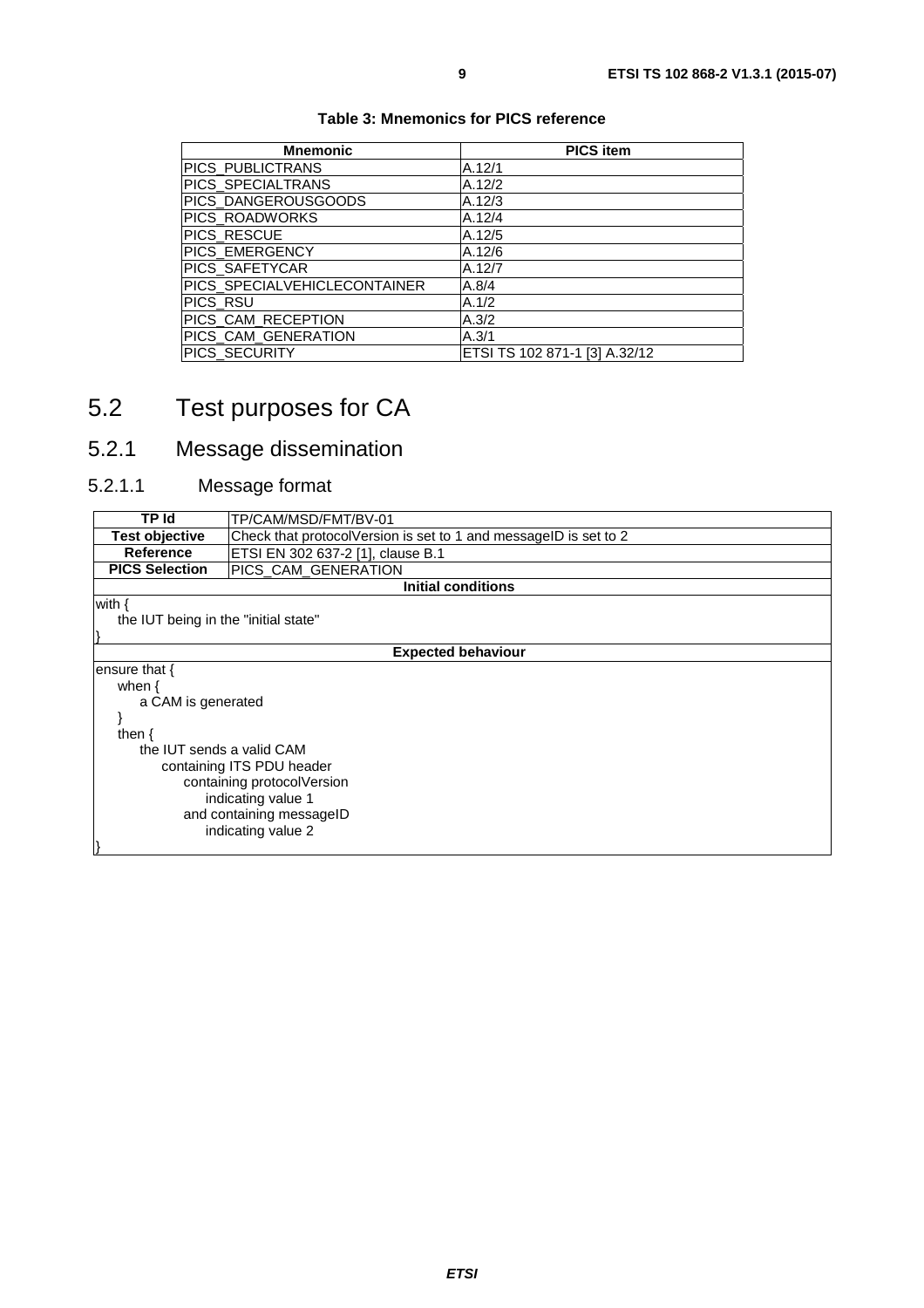| TP Id                                | TP/CAM/MSD/FMT/BV-02                                                               |  |  |
|--------------------------------------|------------------------------------------------------------------------------------|--|--|
| Test objective                       | Check that LF container is included in first CAM since CA basic service activation |  |  |
| <b>Reference</b>                     | ETSI EN 302 637-2 [1], clause 6.1.3                                                |  |  |
| <b>PICS Selection</b>                | PICS_CAM_GENERATION                                                                |  |  |
|                                      | <b>Initial conditions</b>                                                          |  |  |
| with {                               |                                                                                    |  |  |
| the IUT being in the "initial state" |                                                                                    |  |  |
|                                      | and the IUT has not sent any CAM yet                                               |  |  |
|                                      |                                                                                    |  |  |
|                                      | <b>Expected behaviour</b>                                                          |  |  |
| ensure that $\{$                     |                                                                                    |  |  |
| when $\{$                            |                                                                                    |  |  |
| a CAM is generated                   |                                                                                    |  |  |
|                                      |                                                                                    |  |  |
| then $\{$                            |                                                                                    |  |  |
| the IUT sends a valid CAM            |                                                                                    |  |  |
| containing cam                       |                                                                                    |  |  |
| containing camParameters             |                                                                                    |  |  |
| containing lowFrequencyContainer     |                                                                                    |  |  |
|                                      |                                                                                    |  |  |

| <b>TP Id</b>                                                | TP/CAM/MSD/FMT/BV-03                                                                          |  |
|-------------------------------------------------------------|-----------------------------------------------------------------------------------------------|--|
| <b>Test objective</b>                                       | Check that LF container is included if time elapsed since the generation of the last CAM with |  |
|                                                             | the low frequency container generation is equal to or greater than 500 ms                     |  |
| <b>Reference</b>                                            | ETSI EN 302 637-2 [1], clause 6.1.3                                                           |  |
| <b>PICS Selection</b>                                       | PICS_CAM_GENERATION                                                                           |  |
|                                                             | <b>Initial conditions</b>                                                                     |  |
| with $\{$                                                   |                                                                                               |  |
| the IUT being in the "initial state"                        |                                                                                               |  |
| and the IUT has sent a CAM                                  |                                                                                               |  |
| containing cam                                              |                                                                                               |  |
|                                                             | containing camParameters                                                                      |  |
|                                                             | containing lowFrequencyContainer at time TIME_1                                               |  |
| and the IUT has not sent CAM                                |                                                                                               |  |
| containing cam                                              |                                                                                               |  |
| containing camParameters                                    |                                                                                               |  |
|                                                             | containing lowFrequencyContainer after TIME_1                                                 |  |
|                                                             |                                                                                               |  |
| <b>Expected behaviour</b>                                   |                                                                                               |  |
| ensure that $\{$                                            |                                                                                               |  |
| when $\{$                                                   |                                                                                               |  |
| a CAM is generated at time TIME $2 \ge$ (TIME $1 + 500$ ms) |                                                                                               |  |
|                                                             |                                                                                               |  |
| then $\{$                                                   |                                                                                               |  |
| the IUT sends a valid CAM                                   |                                                                                               |  |
| containing cam                                              |                                                                                               |  |
| containing camParameters                                    |                                                                                               |  |
|                                                             | containing lowFrequencyContainer                                                              |  |
|                                                             |                                                                                               |  |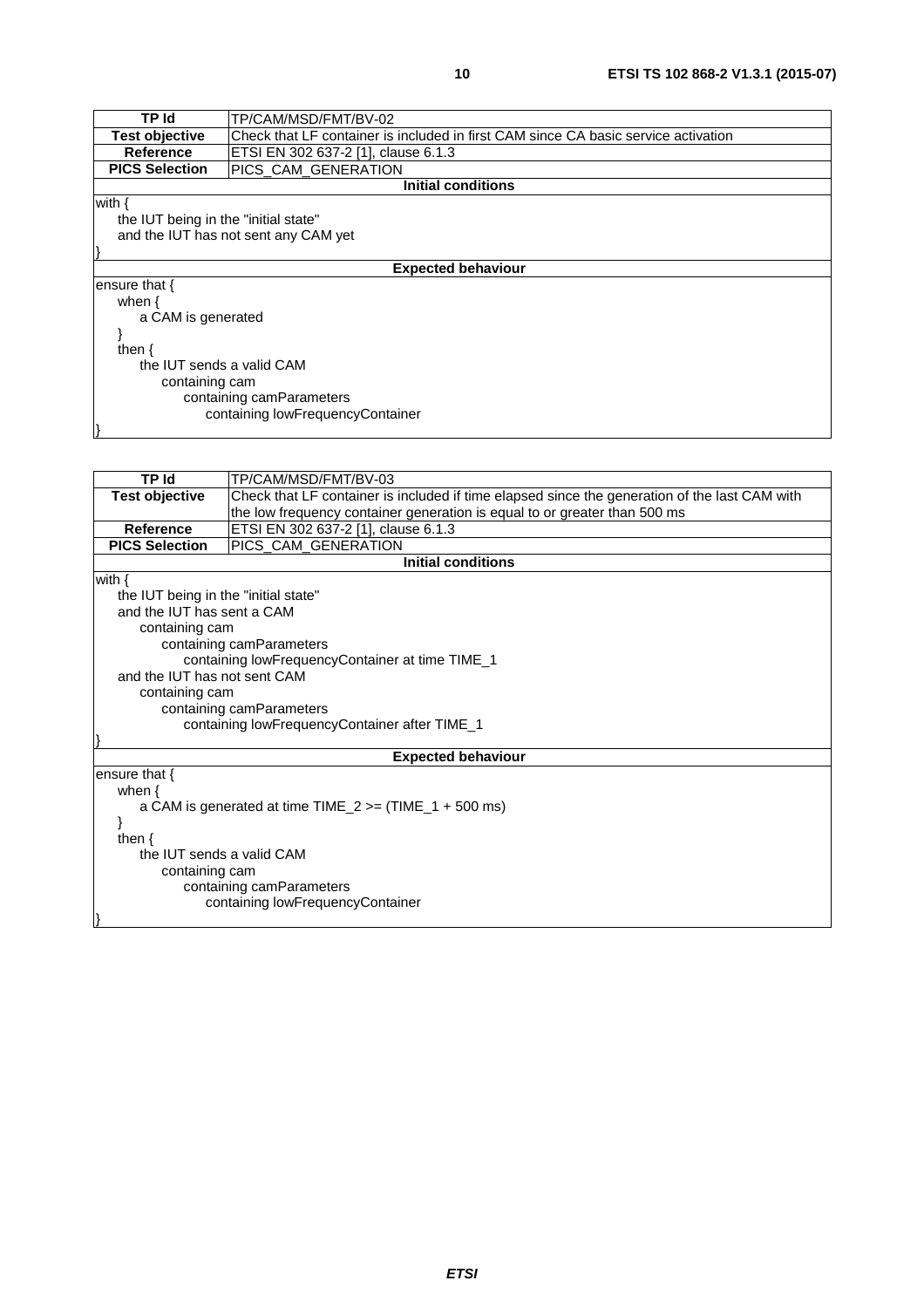| TP Id                                | TP/CAM/MSD/FMT/BV-04                                                                           |  |
|--------------------------------------|------------------------------------------------------------------------------------------------|--|
| <b>Test objective</b>                | Check that specialVehicle container is included in first CAM since CA basic service activation |  |
| Reference                            | ETSI EN 302 637-2 [1], clause 6.1.3                                                            |  |
| <b>PICS Selection</b>                | PICS_CAM_GENERATION AND PICS_SPECIALVEHICLECONTAINER                                           |  |
|                                      | <b>Initial conditions</b>                                                                      |  |
| with $\{$                            |                                                                                                |  |
| the IUT being in the "initial state" |                                                                                                |  |
|                                      | and the IUT is configured to advertise itself as a special vehicle                             |  |
|                                      | and the IUT has not sent any CAM yet                                                           |  |
|                                      |                                                                                                |  |
| <b>Expected behaviour</b>            |                                                                                                |  |
| ensure that {                        |                                                                                                |  |
| when $\{$                            |                                                                                                |  |
| a CAM is generated                   |                                                                                                |  |
|                                      |                                                                                                |  |
| then $\{$                            |                                                                                                |  |
| the IUT sends a valid CAM            |                                                                                                |  |
| containing cam                       |                                                                                                |  |
| containing camParameters             |                                                                                                |  |
| containing specialVehicleContainer   |                                                                                                |  |
|                                      |                                                                                                |  |

| <b>TP Id</b>                                                       | TP/CAM/MSD/FMT/BV-05                                                                             |  |  |
|--------------------------------------------------------------------|--------------------------------------------------------------------------------------------------|--|--|
| <b>Test objective</b>                                              | Check that specialVehicle container is included if time elapsed since the generation of the last |  |  |
|                                                                    | CAM with the special vehicle container generation is equal to or greater than 500 ms             |  |  |
| Reference                                                          | ETSI EN 302 637-2 [1], clause 6.1.3                                                              |  |  |
| <b>PICS Selection</b>                                              | PICS_CAM_GENERATION AND PICS_SPECIALVEHICLECONTAINER                                             |  |  |
|                                                                    | <b>Initial conditions</b>                                                                        |  |  |
| with $\{$                                                          |                                                                                                  |  |  |
| the IUT being in the "initial state"                               |                                                                                                  |  |  |
| and the IUT has sent a CAM                                         |                                                                                                  |  |  |
| containing cam                                                     |                                                                                                  |  |  |
|                                                                    | containing camParameters                                                                         |  |  |
|                                                                    | containing specialVehicleContainer at time TIME_1                                                |  |  |
| and the IUT has not sent CAM                                       |                                                                                                  |  |  |
| containing cam                                                     |                                                                                                  |  |  |
|                                                                    | containing camParameters                                                                         |  |  |
| containing specialVehicleContainer after TIME_1                    |                                                                                                  |  |  |
| <b>Expected behaviour</b>                                          |                                                                                                  |  |  |
| ensure that $\{$                                                   |                                                                                                  |  |  |
| when $\{$                                                          |                                                                                                  |  |  |
| a CAM is generated at time $TIME_2 \geq (TIME_1 + 500 \text{ ms})$ |                                                                                                  |  |  |
|                                                                    |                                                                                                  |  |  |
| then $\{$                                                          |                                                                                                  |  |  |
| the IUT sends a valid CAM                                          |                                                                                                  |  |  |
| containing cam                                                     |                                                                                                  |  |  |
| containing camParameters                                           |                                                                                                  |  |  |
|                                                                    | containing specialVehicleContainer                                                               |  |  |
|                                                                    |                                                                                                  |  |  |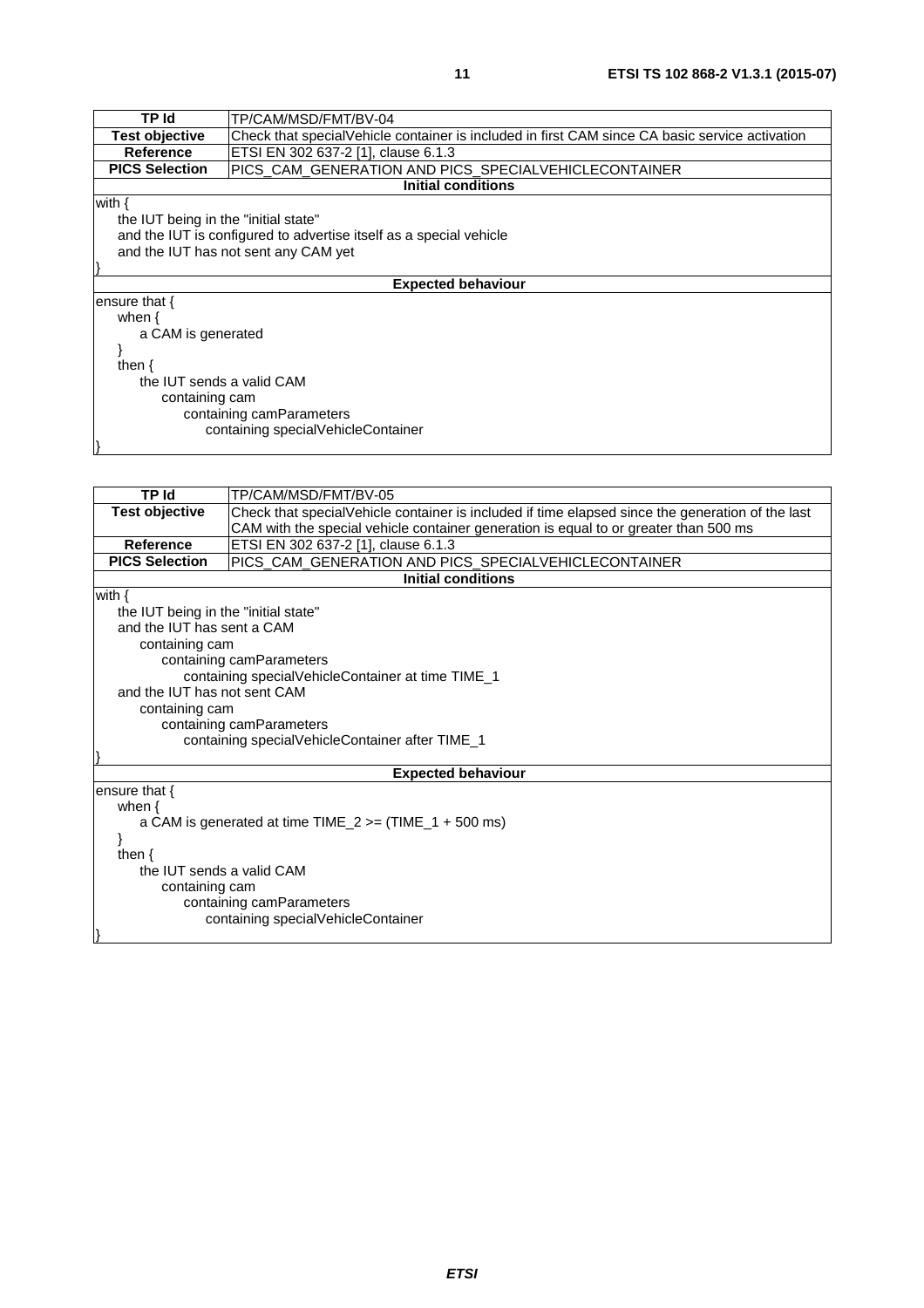### <span id="page-11-0"></span>5.2.1.2 Information adaptation

| TP Id                                | TP/CAM/MSD/INA/BV-01-X                                        |  |  |
|--------------------------------------|---------------------------------------------------------------|--|--|
| <b>Test objective</b>                | Check that latest value of in-vehicle data is included in CAM |  |  |
| Reference                            | ETSI EN 302 637-2 [1], clause 5.2                             |  |  |
| <b>PICS Selection</b>                | PICS_CAM_GENERATION                                           |  |  |
|                                      | <b>Initial conditions</b>                                     |  |  |
| with {                               |                                                               |  |  |
| the IUT being in the "initial state" |                                                               |  |  |
|                                      |                                                               |  |  |
|                                      | <b>Expected behaviour</b>                                     |  |  |
| ensure that $\{$                     |                                                               |  |  |
| when $\{$                            |                                                               |  |  |
| the IUT is alerted about INFO        |                                                               |  |  |
|                                      |                                                               |  |  |
| then $\{$                            |                                                               |  |  |
| the IUT sends a valid CAM            |                                                               |  |  |
| containing cam                       |                                                               |  |  |
| containing camParameters             |                                                               |  |  |
| containing FIELD set to VALUE        |                                                               |  |  |
|                                      |                                                               |  |  |

| <b>Variants</b> |                                       |                                                                                                                   |                   |
|-----------------|---------------------------------------|-------------------------------------------------------------------------------------------------------------------|-------------------|
| #               | <b>INFO</b>                           | <b>FIELD</b>                                                                                                      | <b>VALUE</b>      |
| 01              | Curvature value                       | highFrequencyContainer<br>basicVehicleContainerHighFrequency<br>curvature                                         | Measured<br>value |
| 02              | Brake pedal being<br>engaged          | highFrequencyContainer<br>basicVehicleContainerHighFrequency<br>.accelerationControl<br>brakePedalEngaged.        | 1                 |
| 03              | Brake pedal being<br>disengaged       | highFrequencyContainer<br>basicVehicleContainerHighFrequency<br>.accelerationControl<br>brakePedalEngaged.        | 0                 |
| 04              | Gas pedal being<br>engaged            | highFrequencyContainer<br>.basicVehicleContainerHighFrequency<br>.accelerationControl<br>.gasPedalEngaged         | 1                 |
| 05              | Gas pedal being<br>disengaged         | highFrequencyContainer<br>basicVehicleContainerHighFrequency<br>.accelerationControl<br>.gasPedalEngaged          | $\mathbf 0$       |
| 06              | Emergency brake<br>being engaged      | highFrequencyContainer<br>basicVehicleContainerHighFrequency<br>.accelerationControl<br>emergencyBrakeEngaged.    | 1                 |
| 07              | Emergency brake<br>being disengaged   | highFrequencyContainer<br>.basicVehicleContainerHighFrequency<br>.accelerationControl<br>emergencyBrakeEngaged    | $\overline{0}$    |
| 08              | Collision warning<br>being engaged    | highFrequencyContainer<br>.basicVehicleContainerHighFrequency<br>.accelerationControl<br>.collisionWarningEngaged | 1                 |
| 09              | Collision warning<br>being disengaged | highFrequencyContainer<br>.basicVehicleContainerHighFrequency<br>accelerationControl<br>collisionWarningEngaged   | $\mathbf 0$       |
| 10              | ACC being engaged                     | highFrequencyContainer<br>.basicVehicleContainerHighFrequency<br>.accelerationControl<br>accEngaged.              | 1                 |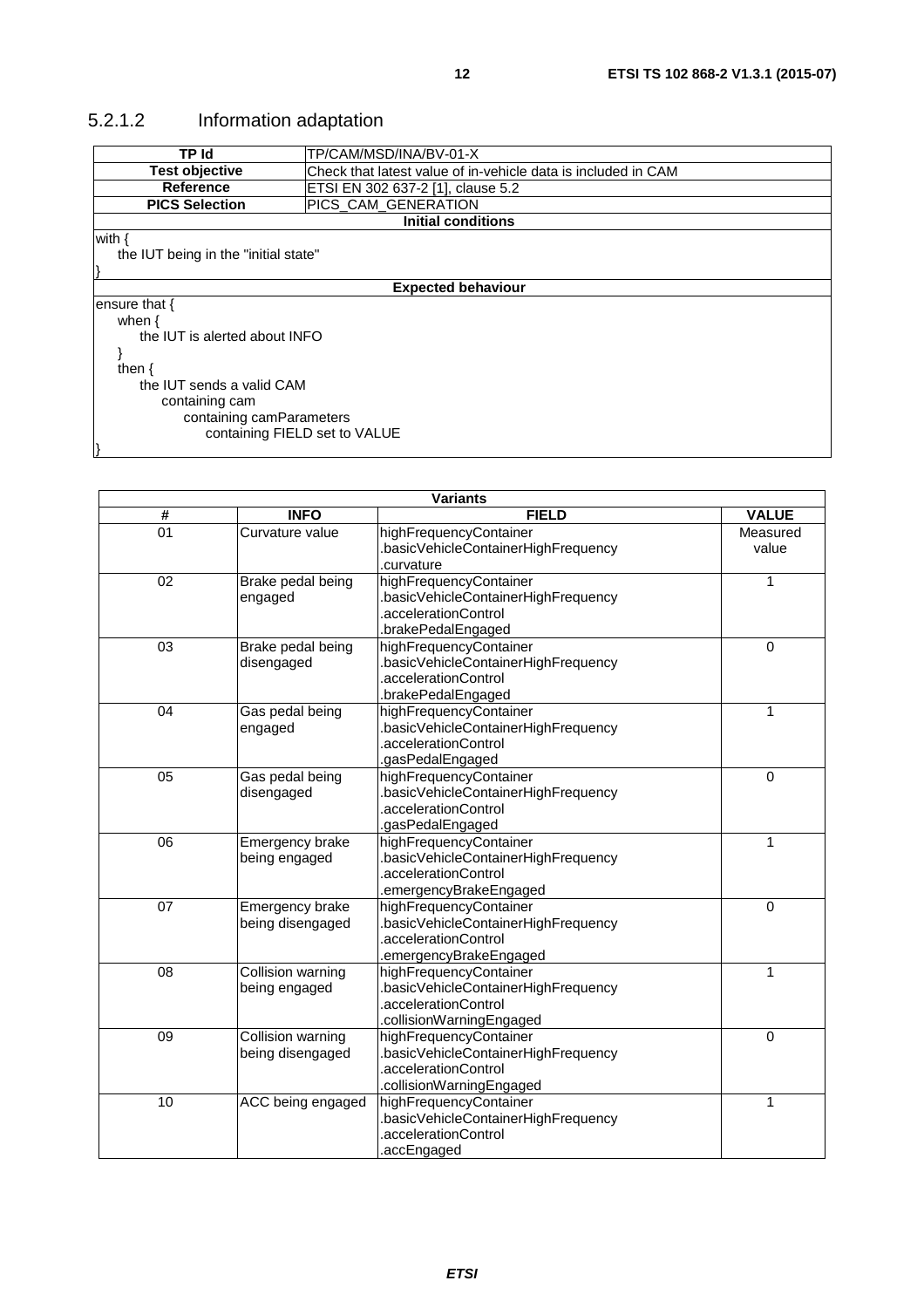| <b>Variants</b>             |                                               |                                                                                                                                    |              |
|-----------------------------|-----------------------------------------------|------------------------------------------------------------------------------------------------------------------------------------|--------------|
| $\overline{\boldsymbol{t}}$ | <b>INFO</b>                                   | <b>FIELD</b>                                                                                                                       | <b>VALUE</b> |
| 11                          | ACC being<br>disengaged                       | highFrequencyContainer<br>.basicVehicleContainerHighFrequency<br>accActive                                                         | 0            |
| 12                          | Cruise control being<br>engaged               | brakePedalEngaged<br>highFrequencyContainer<br>.basicVehicleContainerHighFrequency<br>.accelerationControl<br>cruiseControlEngaged | 1            |
| 13                          | Cruise control being<br>disengaged            | highFrequencyContainer<br>.basicVehicleContainerHighFrequency<br>.accelerationControl<br>cruiseControlEngaged                      | 0            |
| $\overline{14}$             | Speed limiter being<br>engaged                | highFrequencyContainer<br>.basicVehicleContainerHighFrequency<br>.accelerationControl<br>.speedLimiterEngaged                      | 1            |
| 15                          | Speed limiter control<br>being disengaged     | highFrequencyContainer<br>basicVehicleContainerHighFrequency<br>.accelerationControl<br>speedLimiterEngaged                        | 0            |
| 16                          | Low beam<br>headlights being<br>engaged       | lowFrequencyContainer<br>basicVehicleContainerLowFrequency.<br>exteriorLights<br>.lowBeamHeadlightsOn                              | 1            |
| 17                          | Low beam<br>headlights being<br>disengaged    | lowFrequencyContainer<br>.basicVehicleContainerLowFrequency<br>exteriorLights<br>.lowBeamHeadlightsOn                              | 0            |
| 18                          | High beam<br>headlights being<br>engaged      | lowFrequencyContainer<br>basicVehicleContainerLowFrequency<br>exteriorLights.<br>highBeamHeadlightsOn                              | 1            |
| 19                          | High beam<br>headlights being<br>disengaged   | lowFrequencyContainer<br>basicVehicleContainerLowFrequency<br>exteriorLights.<br>highBeamHeadlightsOn                              | 0            |
| 20                          | Left turn signal<br>being engaged             | lowFrequencyContainer<br>.basicVehicleContainerLowFrequency<br>exteriorLights<br>.leftTurnSignalOn                                 | 1            |
| 21                          | Left turn signal<br>being disengaged          | lowFrequencyContainer<br>basicVehicleContainerLowFrequency<br>exteriorLights<br>.leftTurnSignalOn                                  | 0            |
| 22                          | Right turn signal<br>being engaged            | lowFrequencyContainer<br>basicVehicleContainerLowFrequency<br>exteriorLights.<br>rightTurnSignalOn.                                | 1            |
| 23                          | Right turn signal<br>being disengaged         | lowFrequencyContainer<br>basicVehicleContainerLowFrequency<br>exteriorLights<br>rightTurnSignalOn                                  | $\mathbf 0$  |
| 24                          | Daytime running<br>lights being engaged       | lowFrequencyContainer<br>basicVehicleContainerLowFrequency<br>exteriorLights<br>daytimeRunningLightsOn                             | 1            |
| 25                          | Daytime running<br>lights being<br>disengaged | lowFrequencyContainer<br>basicVehicleContainerLowFrequency<br>exteriorLights<br>daytimeRunningLightsOn                             | 0            |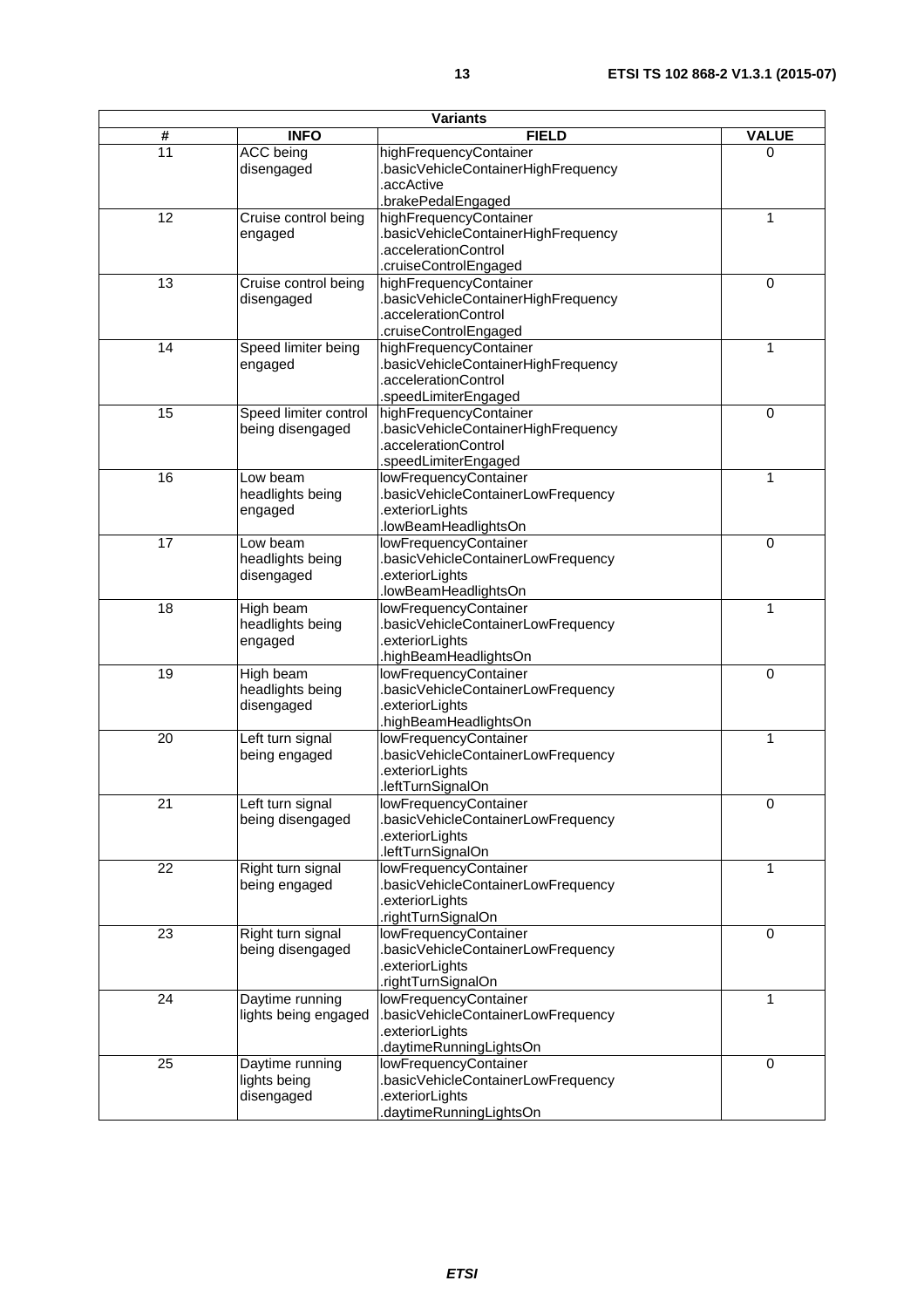| <b>Variants</b>         |                                    |                                                                                                  |                   |
|-------------------------|------------------------------------|--------------------------------------------------------------------------------------------------|-------------------|
| $\overline{\mathbf{t}}$ | <b>INFO</b>                        | <b>FIELD</b>                                                                                     | <b>VALUE</b>      |
| 26                      | Reverse light being<br>engaged     | lowFrequencyContainer<br>basicVehicleContainerLowFrequency                                       | 1                 |
|                         |                                    | exteriorLights<br>.reverseLightOn                                                                |                   |
| $\overline{27}$         | Reverse light being<br>disengaged  | lowFrequencyContainer<br>basicVehicleContainerLowFrequency<br>exteriorLights<br>reverseLightOn.  | $\Omega$          |
| 28                      | Fog lights being<br>engaged        | lowFrequencyContainer<br>basicVehicleContainerLowFrequency<br>exteriorLights.<br>.fogLightOn     | $\mathbf{1}$      |
| 29                      | Fog lights being<br>disengaged     | lowFrequencyContainer<br>basicVehicleContainerLowFrequency<br>.exteriorLights<br>.fogLightOn     | $\Omega$          |
| 30                      | Parking lights being<br>engaged    | lowFrequencyContainer<br>basicVehicleContainerLowFrequency<br>exteriorLights<br>.parkingLightsOn | $\mathbf{1}$      |
| 31                      | Parking lights being<br>disengaged | lowFrequencyContainer<br>basicVehicleContainerLowFrequency<br>exteriorLights<br>parkingLightsOn. | $\Omega$          |
| 32                      | Heading value                      | highFrequencyContainer<br>.basicVehicleContainerHighFrequency<br>heading.                        | Measured<br>value |
| 33                      | Speed value                        | highFrequencyContainer<br>basicVehicleContainerHighFrequency<br>speed.                           | Measured<br>value |
| 34                      | Drive direction value              | highFrequencyContainer<br>.basicVehicleContainerHighFrequency<br>driveDirection.                 | Measured<br>value |
| 35                      | Yaw rate value                     | highFrequencyContainer<br>basicVehicleContainerHighFrequency<br>.vawRate                         | Measured<br>value |

**TP Id** TP/CAM/MSD/INA/BV-02<br>**Test objective** Check that publicTranspo **Test objective** Check that publicTransportContainer is included if vehicleRole is set to publicTransport(1)<br>Reference ETSI EN 302 637-2 [1], clause B.11 **Reference** ETSI EN 302 637-2 [\[1](#page-4-0)], clause B.11<br>**PICS Selection** PICS\_CAM\_GENERATION AND PI PICS\_CAM\_GENERATION AND PICS\_PUBLICTRANS **Initial conditions**

with {

}

}

 the IUT being in the "initial state" the IUT's vehicle role being set to publicTransport(1)

#### **Expected behaviour**

ensure that { when {

}

 a CAM is generated then { the IUT sends a valid CAM containing cam containing camParameters containing specialVehicleContainer containing publicTransportContainer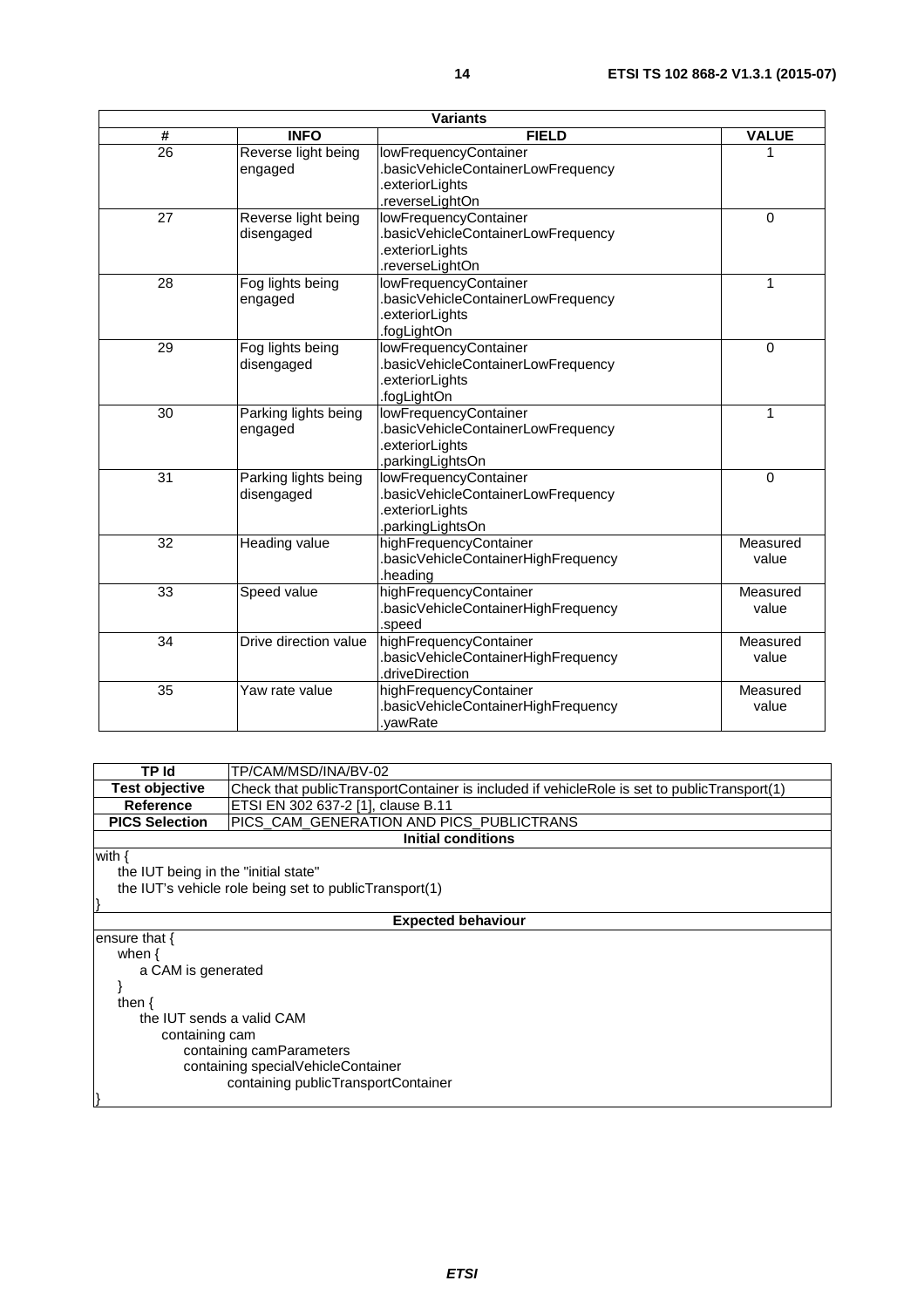| <b>TP</b> Id                         | TP/CAM/MSD/INA/BV-03                                                                          |  |
|--------------------------------------|-----------------------------------------------------------------------------------------------|--|
| <b>Test objective</b>                | Check that specialTransportContainer is included if vehicleRole is set to specialTransport(2) |  |
| <b>Reference</b>                     | ETSI EN 302 637-2 [1], clause B.12                                                            |  |
| <b>PICS Selection</b>                | PICS_CAM_GENERATION AND PICS_SPECIALTRANS                                                     |  |
|                                      | Initial conditions                                                                            |  |
| with $\{$                            |                                                                                               |  |
| the IUT being in the "initial state" |                                                                                               |  |
|                                      | the IUT's vehicle role being set to special Transport(2)                                      |  |
|                                      |                                                                                               |  |
|                                      | <b>Expected behaviour</b>                                                                     |  |
| ensure that $\{$                     |                                                                                               |  |
| when $\{$                            |                                                                                               |  |
| a CAM is generated                   |                                                                                               |  |
|                                      |                                                                                               |  |
| then $\{$                            |                                                                                               |  |
|                                      | the IUT sends a valid CAM                                                                     |  |
| containing cam                       |                                                                                               |  |
| containing camParameters             |                                                                                               |  |
| containing specialVehicleContainer   |                                                                                               |  |
| containing specialTransportContainer |                                                                                               |  |
|                                      |                                                                                               |  |
|                                      |                                                                                               |  |

| TP Id                                | TP/CAM/MSD/INA/BV-04                                                                      |  |  |
|--------------------------------------|-------------------------------------------------------------------------------------------|--|--|
| <b>Test objective</b>                | Check that dangerousGoodsContainer is included if vehicleRole is set to dangerousGoods(3) |  |  |
| Reference                            | ETSI EN 302 637-2 [1], clause B.13                                                        |  |  |
| <b>PICS Selection</b>                | PICS_CAM_GENERATION AND PICS_DANGEROUSGOODS                                               |  |  |
|                                      | <b>Initial conditions</b>                                                                 |  |  |
| with $\{$                            |                                                                                           |  |  |
| the IUT being in the "initial state" |                                                                                           |  |  |
|                                      | the IUT's vehicle role being set to dangerous Goods(3)                                    |  |  |
|                                      |                                                                                           |  |  |
|                                      | <b>Expected behaviour</b>                                                                 |  |  |
| ensure that $\{$                     |                                                                                           |  |  |
| when $\{$                            |                                                                                           |  |  |
| a CAM is generated                   |                                                                                           |  |  |
|                                      |                                                                                           |  |  |
| then $\{$                            |                                                                                           |  |  |
| the IUT sends a valid CAM            |                                                                                           |  |  |
| containing cam                       |                                                                                           |  |  |
| containing camParameters             |                                                                                           |  |  |
| containing specialVehicleContainer   |                                                                                           |  |  |
| containing dangerousGoodsContainer   |                                                                                           |  |  |
|                                      |                                                                                           |  |  |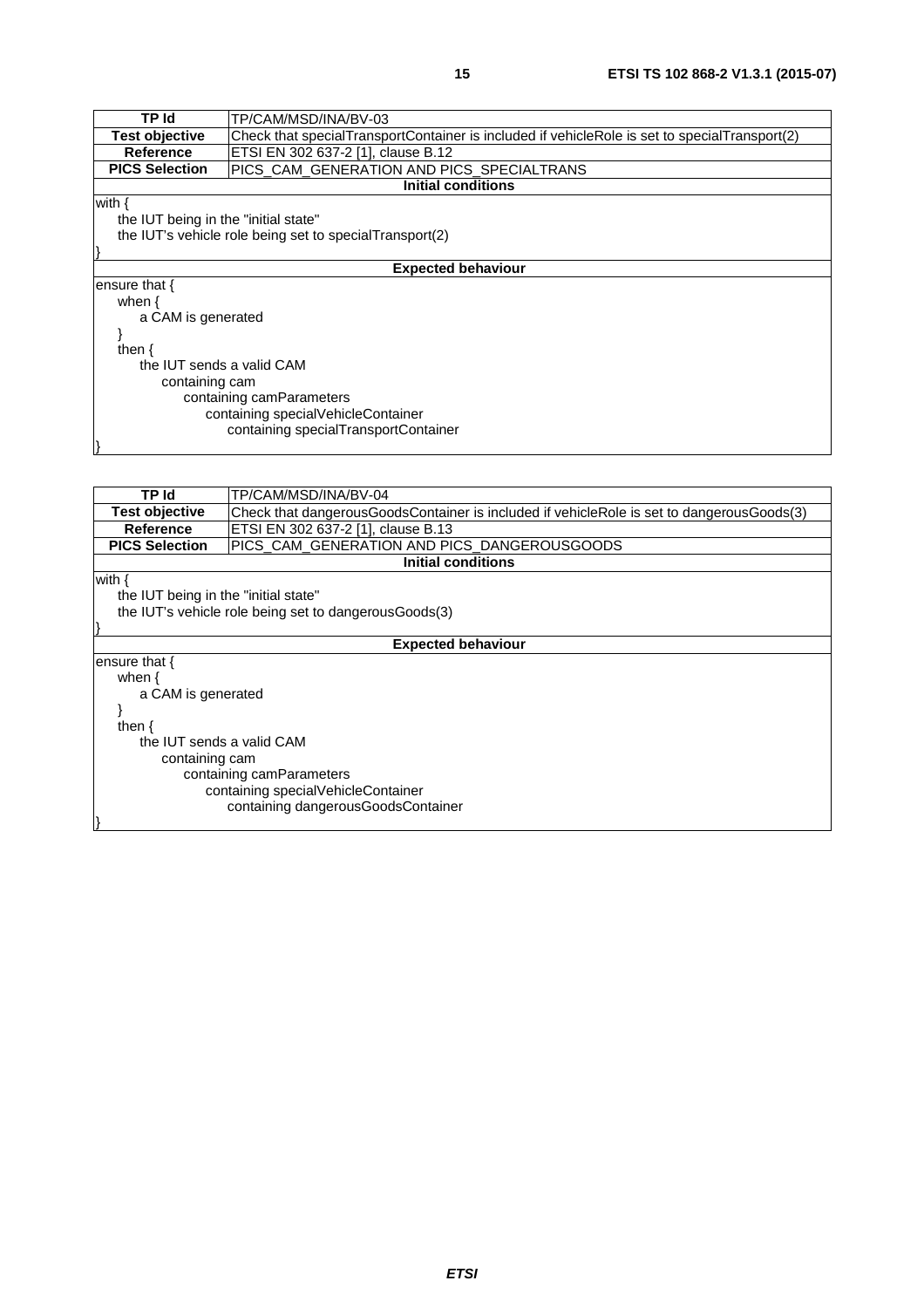| TP Id                                | TP/CAM/MSD/INA/BV-05                                                                |
|--------------------------------------|-------------------------------------------------------------------------------------|
| <b>Test objective</b>                | Check that roadWorksContainerBasic is included if vehicleRole is set to roadWork(4) |
| Reference                            | ETSI EN 302 637-2 [1], clause B.14                                                  |
| <b>PICS Selection</b>                | PICS_CAM_GENERATION AND PICS_ROADWORKS                                              |
|                                      | <b>Initial conditions</b>                                                           |
| with $\{$                            |                                                                                     |
| the IUT being in the "initial state" |                                                                                     |
|                                      | the IUT's vehicle role being set to road Work(4)                                    |
|                                      |                                                                                     |
|                                      | <b>Expected behaviour</b>                                                           |
| ensure that $\{$                     |                                                                                     |
| when $\{$                            |                                                                                     |
| a CAM is generated                   |                                                                                     |
|                                      |                                                                                     |
| then $\{$                            |                                                                                     |
| the IUT sends a valid CAM            |                                                                                     |
| containing cam                       |                                                                                     |
| containing camParameters             |                                                                                     |
| containing specialVehicleContainer   |                                                                                     |
| containing roadWorksContainerBasic   |                                                                                     |
|                                      |                                                                                     |

| TP Id                                | TP/CAM/MSD/INA/BV-06                                                      |  |
|--------------------------------------|---------------------------------------------------------------------------|--|
| <b>Test objective</b>                | Check that rescueContainer is included if vehicleRole is set to rescue(5) |  |
| Reference                            | ETSI EN 302 637-2 [1], clause B.15                                        |  |
| <b>PICS Selection</b>                | PICS_CAM_GENERATION AND PICS_RESCUE                                       |  |
|                                      | <b>Initial conditions</b>                                                 |  |
| with $\{$                            |                                                                           |  |
| the IUT being in the "initial state" |                                                                           |  |
|                                      | the IUT's vehicle role being set to rescue(5)                             |  |
|                                      |                                                                           |  |
| <b>Expected behaviour</b>            |                                                                           |  |
| ensure that $\{$                     |                                                                           |  |
| when $\{$                            |                                                                           |  |
| a CAM is generated                   |                                                                           |  |
|                                      |                                                                           |  |
| then $\{$                            |                                                                           |  |
| the IUT sends a valid CAM            |                                                                           |  |
| containing cam                       |                                                                           |  |
| containing camParameters             |                                                                           |  |
| containing specialVehicleContainer   |                                                                           |  |
| containing rescueContainer           |                                                                           |  |
|                                      |                                                                           |  |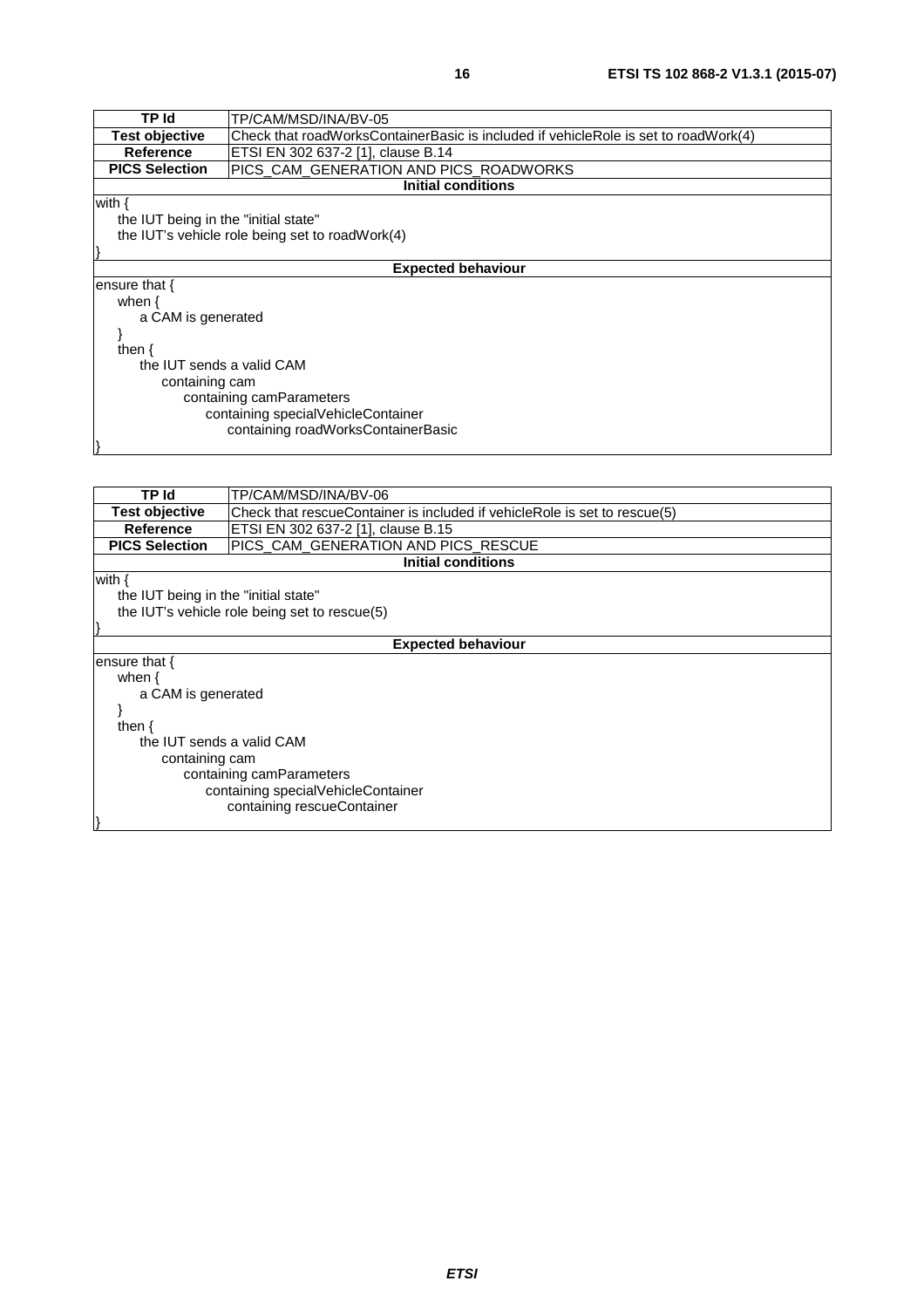<span id="page-16-0"></span>

| TP Id                                | TP/CAM/MSD/INA/BV-07                                                            |  |
|--------------------------------------|---------------------------------------------------------------------------------|--|
| <b>Test objective</b>                | Check that emergencyContainer is included if vehicleRole is set to emergency(6) |  |
| Reference                            | ETSI EN 302 637-2 [1], clause B.16                                              |  |
| <b>PICS Selection</b>                | PICS CAM GENERATION AND PICS EMERGENCY                                          |  |
|                                      | <b>Initial conditions</b>                                                       |  |
| with $\{$                            |                                                                                 |  |
| the IUT being in the "initial state" |                                                                                 |  |
|                                      | the IUT's vehicle role being set to emergency(6)                                |  |
|                                      |                                                                                 |  |
|                                      | <b>Expected behaviour</b>                                                       |  |
| ensure that {                        |                                                                                 |  |
| when $\{$                            |                                                                                 |  |
| a CAM is generated                   |                                                                                 |  |
|                                      |                                                                                 |  |
| then $\{$                            |                                                                                 |  |
|                                      | the IUT sends a valid CAM                                                       |  |
| containing cam                       |                                                                                 |  |
| containing camParameters             |                                                                                 |  |
| containing specialVehicleContainer   |                                                                                 |  |
| containing emergencyContainer        |                                                                                 |  |
|                                      |                                                                                 |  |

| TP Id                                | TP/CAM/MSD/INA/BV-08                                                            |  |
|--------------------------------------|---------------------------------------------------------------------------------|--|
| <b>Test objective</b>                | Check that safetyCarContainer is included if vehicleRole is set to safetyCar(7) |  |
| Reference                            | ETSI EN 302 637-2 [1], clause B.17                                              |  |
| <b>PICS Selection</b>                | PICS_CAM_GENERATION AND PICS_SAFETYCAR                                          |  |
|                                      | Initial conditions                                                              |  |
| with $\{$                            |                                                                                 |  |
| the IUT being in the "initial state" |                                                                                 |  |
|                                      | the IUT's vehicle role being set to safetyCar(7)                                |  |
|                                      |                                                                                 |  |
|                                      | <b>Expected behaviour</b>                                                       |  |
| ensure that {                        |                                                                                 |  |
| when $\{$                            |                                                                                 |  |
| a CAM is generated                   |                                                                                 |  |
|                                      |                                                                                 |  |
| then $\{$                            |                                                                                 |  |
| the IUT sends a valid CAM            |                                                                                 |  |
| containing cam                       |                                                                                 |  |
| containing camParameters             |                                                                                 |  |
| containing specialVehicleContainer   |                                                                                 |  |
| containing safetyCarContainer        |                                                                                 |  |
|                                      |                                                                                 |  |

### 5.2.1.3 Generation frequency

| TP Id                                                              | TP/CAM/MSD/GFQ/TI-01                                               |  |
|--------------------------------------------------------------------|--------------------------------------------------------------------|--|
| <b>Test objective</b>                                              | Check that CAMs are not generated more frequently than T GenCamMin |  |
| Reference                                                          | ETSI EN 302 637-2 [1], clause 6.1.3                                |  |
| <b>PICS Selection</b>                                              | PICS CAM GENERATION                                                |  |
|                                                                    | Initial conditions                                                 |  |
| with {                                                             |                                                                    |  |
|                                                                    | the IUT being in the "initial state"                               |  |
|                                                                    |                                                                    |  |
|                                                                    | <b>Expected behaviour</b>                                          |  |
| ensure that {                                                      |                                                                    |  |
| when $\{$                                                          |                                                                    |  |
|                                                                    | <b>IUT sends a CAM</b>                                             |  |
|                                                                    |                                                                    |  |
| then $\{$                                                          |                                                                    |  |
| the IUT does not send any CAM before or upon expiry of T_GenCamMin |                                                                    |  |
|                                                                    |                                                                    |  |
|                                                                    |                                                                    |  |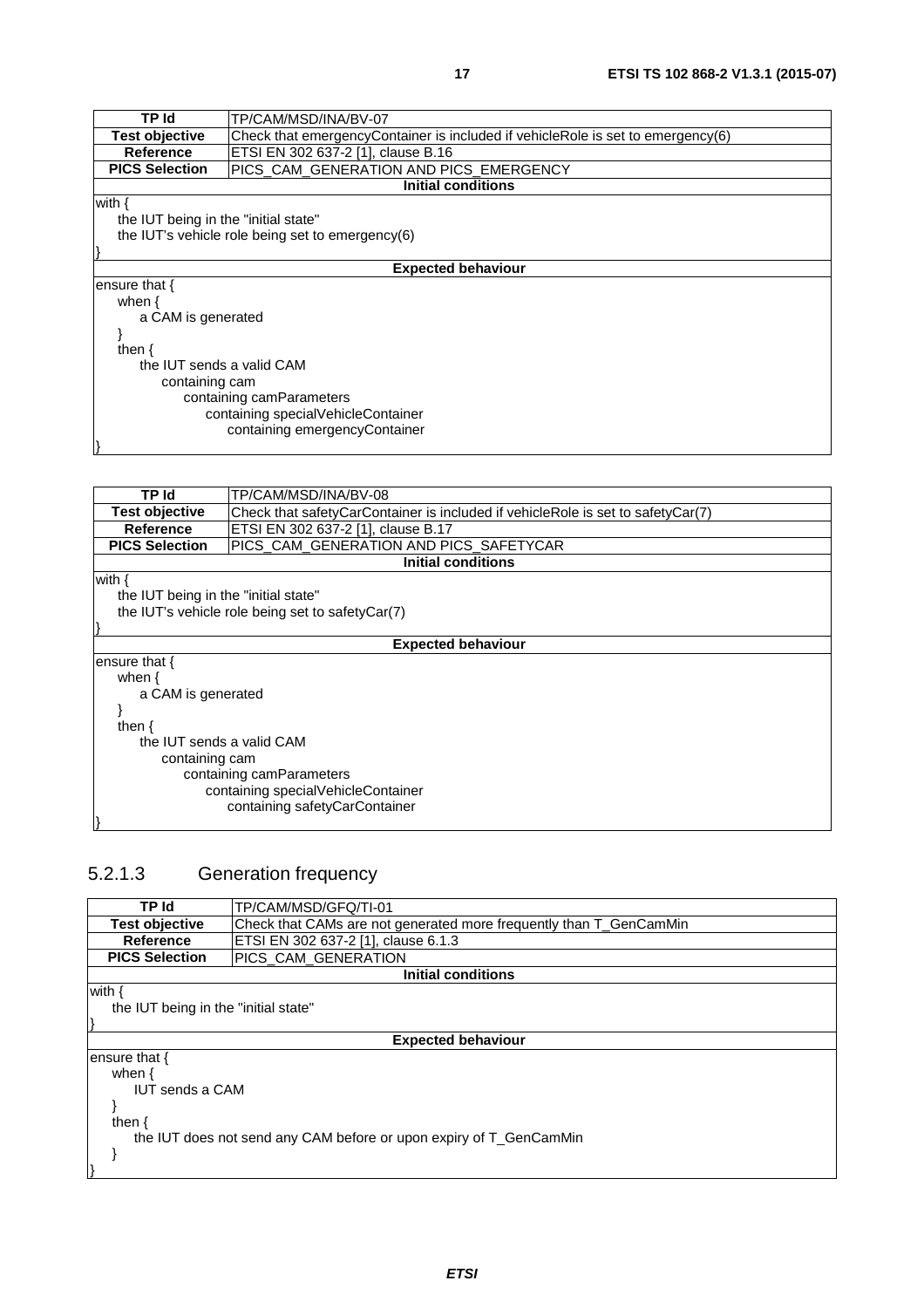| <b>TP Id</b>                                           | TP/CAM/MSD/GFQ/TI-02                                               |  |
|--------------------------------------------------------|--------------------------------------------------------------------|--|
| <b>Test objective</b>                                  | Check that CAMs are not generated less frequently than T GenCamMax |  |
| Reference                                              | ETSI EN 302 637-2 [1], clause 6.1.3                                |  |
| <b>PICS Selection</b>                                  | <b>PICS CAM GENERATION</b>                                         |  |
|                                                        | <b>Initial conditions</b>                                          |  |
| with {                                                 |                                                                    |  |
| the IUT being in the "initial state"                   |                                                                    |  |
|                                                        |                                                                    |  |
|                                                        | <b>Expected behaviour</b>                                          |  |
| ensure that {                                          |                                                                    |  |
| when $\{$                                              |                                                                    |  |
| <b>IUT sends a CAM</b>                                 |                                                                    |  |
|                                                        |                                                                    |  |
| then $\{$                                              |                                                                    |  |
| the IUT sends another CAM before expiry of T_GenCamMax |                                                                    |  |
|                                                        |                                                                    |  |
|                                                        |                                                                    |  |

}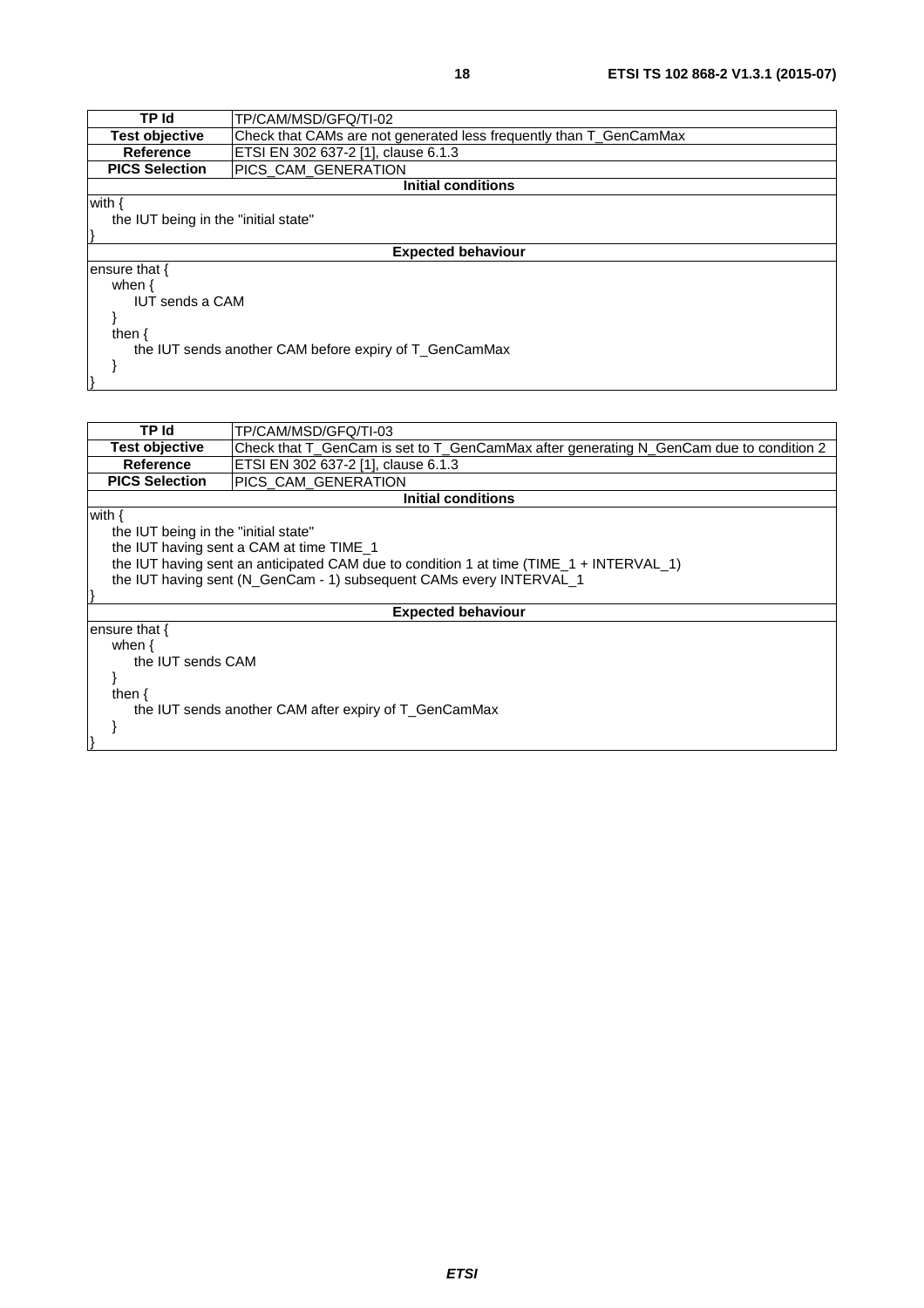| TP Id                                                | TP/CAM/MSD/GFQ/BV-04                                                                          |  |  |  |
|------------------------------------------------------|-----------------------------------------------------------------------------------------------|--|--|--|
| <b>Test objective</b>                                | Check that CAM is generated immediately when the time elapsed since the last CAM              |  |  |  |
|                                                      | generation is equal to or greater than T_GenCam_Dcc and the absolute difference between       |  |  |  |
|                                                      | current heading of the originating ITS-S (towards North) and heading included in previous CAM |  |  |  |
|                                                      | exceeds 4°                                                                                    |  |  |  |
| <b>Reference</b>                                     | ETSI EN 302 637-2 [1], clause 6.1.3                                                           |  |  |  |
| <b>PICS Selection</b>                                | PICS CAM GENERATION                                                                           |  |  |  |
|                                                      | <b>Initial conditions</b>                                                                     |  |  |  |
| with $\{$                                            |                                                                                               |  |  |  |
| the IUT being in the "initial state"                 |                                                                                               |  |  |  |
| the IUT having sent a CAM at time TIME_1             |                                                                                               |  |  |  |
| containing cam                                       |                                                                                               |  |  |  |
| containing camParameters                             |                                                                                               |  |  |  |
|                                                      | containing highFrequencyContainer                                                             |  |  |  |
| containing basicVehicleContainerHighFrequency        |                                                                                               |  |  |  |
| containing heading set to HEADING_1                  |                                                                                               |  |  |  |
| the IUT not having sent any other CAM                |                                                                                               |  |  |  |
| the IUT is alerted about new heading value HEADING_2 |                                                                                               |  |  |  |
| and abs(HEADING_2 - HEADING_1) > $4^{\circ}$         |                                                                                               |  |  |  |
|                                                      |                                                                                               |  |  |  |
|                                                      | <b>Expected behaviour</b>                                                                     |  |  |  |
| ensure that $\{$                                     |                                                                                               |  |  |  |
| when $\{$                                            |                                                                                               |  |  |  |
| T_GenCam_Dcc expires                                 |                                                                                               |  |  |  |
|                                                      |                                                                                               |  |  |  |
| then $\{$                                            |                                                                                               |  |  |  |
| the IUT sends a CAM immediately                      |                                                                                               |  |  |  |
|                                                      |                                                                                               |  |  |  |
|                                                      |                                                                                               |  |  |  |

| <b>TP Id</b>                                           | TP/CAM/MSD/GFQ/BV-05                                                                      |  |  |
|--------------------------------------------------------|-------------------------------------------------------------------------------------------|--|--|
| <b>Test objective</b>                                  | Check that CAM is generated immediately when the time elapsed since the last CAM          |  |  |
|                                                        | generation is equal to or greater than T_GenCam_Dcc and the current position and position |  |  |
|                                                        | included in previous CAM exceeds 4 m                                                      |  |  |
| <b>Reference</b>                                       | ETSI EN 302 637-2 [1], clause 6.1.3                                                       |  |  |
| <b>PICS Selection</b>                                  | PICS_CAM_GENERATION                                                                       |  |  |
|                                                        | <b>Initial conditions</b>                                                                 |  |  |
| with $\{$                                              |                                                                                           |  |  |
| the IUT being in the "initial state"                   |                                                                                           |  |  |
|                                                        | the IUT having sent a CAM at time TIME_1                                                  |  |  |
| containing cam                                         |                                                                                           |  |  |
|                                                        | containing camParameters                                                                  |  |  |
|                                                        | containing basicContainer                                                                 |  |  |
|                                                        | containing referencePositionset to POSITION_1                                             |  |  |
| the IUT not having sent any other CAM                  |                                                                                           |  |  |
| the IUT is alerted about new position value POSITION_2 |                                                                                           |  |  |
| and distance(POSITION_2, POSITION_1) > 4 m             |                                                                                           |  |  |
|                                                        |                                                                                           |  |  |
|                                                        | <b>Expected behaviour</b>                                                                 |  |  |
| ensure that $\{$                                       |                                                                                           |  |  |
| when $\{$                                              |                                                                                           |  |  |
| T GenCam Dcc expires                                   |                                                                                           |  |  |
|                                                        |                                                                                           |  |  |
| then $\{$                                              |                                                                                           |  |  |
| the IUT sends a CAM immediately                        |                                                                                           |  |  |
|                                                        |                                                                                           |  |  |
|                                                        |                                                                                           |  |  |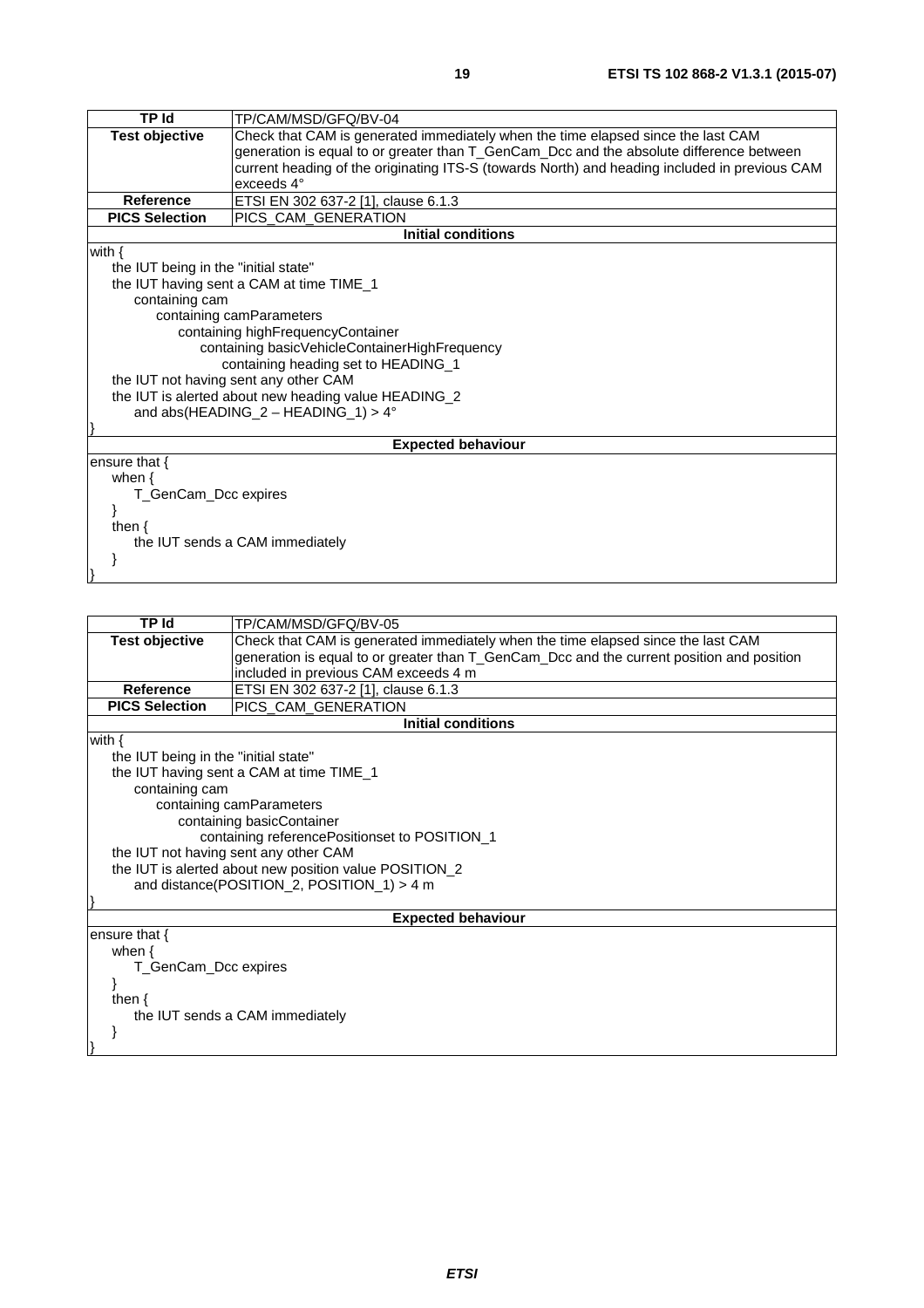| <b>TP Id</b>                                     | TP/CAM/MSD/GFQ/BV-06                                                                    |  |  |
|--------------------------------------------------|-----------------------------------------------------------------------------------------|--|--|
| <b>Test objective</b>                            | Check that CAM is generated immediately when the time elapsed since the last CAM        |  |  |
|                                                  | generation is equal to or greater than T_GenCam_Dcc and the absolute difference between |  |  |
|                                                  | current speed and speed included in previous CAM exceeds 0,5 m/s                        |  |  |
| <b>Reference</b>                                 | ETSI EN 302 637-2 [1], clause 6.1.3                                                     |  |  |
| <b>PICS Selection</b>                            | PICS_CAM_GENERATION                                                                     |  |  |
|                                                  | <b>Initial conditions</b>                                                               |  |  |
| with $\{$                                        |                                                                                         |  |  |
| the IUT being in the "initial state"             |                                                                                         |  |  |
|                                                  | the IUT having sent a CAM at time TIME_1                                                |  |  |
| containing cam                                   |                                                                                         |  |  |
|                                                  | containing camParameters                                                                |  |  |
|                                                  | containing highFrequencyContainer                                                       |  |  |
|                                                  | containing basicVehicleContainerHighFrequency                                           |  |  |
| containing speed set to SPEED_1                  |                                                                                         |  |  |
| the IUT not having sent any other CAM            |                                                                                         |  |  |
| the IUT is alerted about new speed value SPEED_2 |                                                                                         |  |  |
| and abs(SPEED_2 - SPEED_1) > $0,5$ m/s           |                                                                                         |  |  |
|                                                  |                                                                                         |  |  |
|                                                  | <b>Expected behaviour</b>                                                               |  |  |
| ensure that $\{$                                 |                                                                                         |  |  |
| when $\{$                                        |                                                                                         |  |  |
| T_GenCam_Dcc expires                             |                                                                                         |  |  |
|                                                  |                                                                                         |  |  |
| then $\{$                                        |                                                                                         |  |  |
| the IUT sends a CAM immediately                  |                                                                                         |  |  |
|                                                  |                                                                                         |  |  |
|                                                  |                                                                                         |  |  |

| TP Id                                | TP/CAM/MSD/GFQ/TI-07                                                                      |  |  |  |
|--------------------------------------|-------------------------------------------------------------------------------------------|--|--|--|
| <b>Test objective</b>                | Check that CAM is generated immediately when the time elapsed since the last CAM          |  |  |  |
|                                      | generation is equal to or greater than T_GenCam and equal to or greater than T_GenCam_Dcc |  |  |  |
| <b>Reference</b>                     | ETSI EN 302 637-2 [1], clause 6.1.3                                                       |  |  |  |
| <b>PICS Selection</b>                | PICS_CAM_GENERATION                                                                       |  |  |  |
|                                      | Initial conditions                                                                        |  |  |  |
| with $\{$                            |                                                                                           |  |  |  |
| the IUT being in the "initial state" |                                                                                           |  |  |  |
| the IUT having sent a CAM            |                                                                                           |  |  |  |
|                                      |                                                                                           |  |  |  |
| <b>Expected behaviour</b>            |                                                                                           |  |  |  |
| ensure that $\{$                     |                                                                                           |  |  |  |
| when $\{$                            |                                                                                           |  |  |  |
| T_GenCam expires                     |                                                                                           |  |  |  |
| and T GenCam Dcc expires             |                                                                                           |  |  |  |
|                                      |                                                                                           |  |  |  |
| then $\{$                            |                                                                                           |  |  |  |
| the IUT sends another CAM            |                                                                                           |  |  |  |
|                                      |                                                                                           |  |  |  |
|                                      |                                                                                           |  |  |  |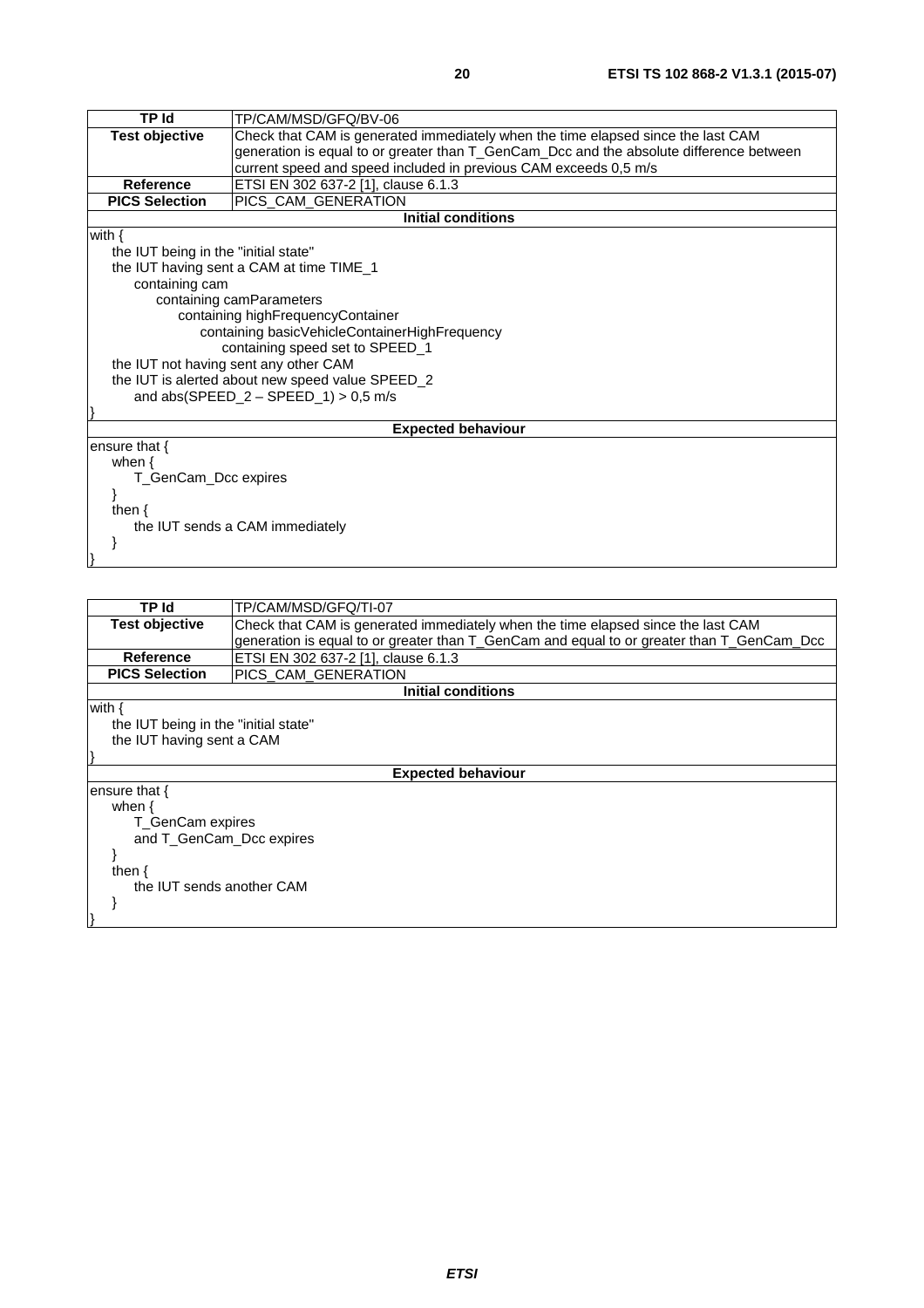<span id="page-20-0"></span>

| TP Id                                        | TP/CAM/MSD/GFQ/TI-08                                              |  |  |
|----------------------------------------------|-------------------------------------------------------------------|--|--|
| <b>Test objective</b>                        | Check that maximum CAM generation frequency for RSU ITS-S is 1 Hz |  |  |
| Reference                                    | ETSI EN 302 637-2 [1], clause 6.1.4                               |  |  |
| <b>PICS Selection</b>                        | PICS_CAM_GENERATION AND PICS_RSU                                  |  |  |
|                                              | <b>Initial conditions</b>                                         |  |  |
| with {                                       |                                                                   |  |  |
| the IUT being in the "initial state"         |                                                                   |  |  |
|                                              |                                                                   |  |  |
| <b>Expected behaviour</b>                    |                                                                   |  |  |
| ensure that {                                |                                                                   |  |  |
| when $\{$                                    |                                                                   |  |  |
| <b>IUT sends a CAM</b>                       |                                                                   |  |  |
|                                              |                                                                   |  |  |
| then $\{$                                    |                                                                   |  |  |
| the IUT does not send another CAM before 1 s |                                                                   |  |  |
|                                              |                                                                   |  |  |
|                                              |                                                                   |  |  |

### 5.2.1.4 Lower-layer parameters

| TP Id                                | TP/CAM/MSD/PAR/BV-01                                |  |  |  |
|--------------------------------------|-----------------------------------------------------|--|--|--|
| <b>Test objective</b>                | Check that CAM is encapsulated in BTP type B packet |  |  |  |
| <b>Reference</b>                     | ETSI EN 302 637-2 [1], clause 5.3.4.1               |  |  |  |
| <b>PICS Selection</b>                | <b>PICS CAM GENERATION</b>                          |  |  |  |
|                                      | Initial conditions                                  |  |  |  |
| with {                               |                                                     |  |  |  |
| the IUT being in the "initial state" |                                                     |  |  |  |
|                                      |                                                     |  |  |  |
| <b>Expected behaviour</b>            |                                                     |  |  |  |
| ensure that {                        |                                                     |  |  |  |
| when $\{$                            |                                                     |  |  |  |
| a CAM is generated                   |                                                     |  |  |  |
|                                      |                                                     |  |  |  |
| then {                               |                                                     |  |  |  |
| the IUT sends a CAM                  |                                                     |  |  |  |
| encapsulated in a BTP-B packet       |                                                     |  |  |  |
|                                      |                                                     |  |  |  |
|                                      |                                                     |  |  |  |

| TP Id                                | TP/CAM/MSD/PAR/BV-02                         |  |  |
|--------------------------------------|----------------------------------------------|--|--|
| <b>Test objective</b>                | Check that CAM is encapsulated in SHB packet |  |  |
| Reference                            | ETSI EN 302 637-2 [1], clause 5.3.4.1        |  |  |
| <b>PICS Selection</b>                | PICS_CAM_GENERATION                          |  |  |
|                                      | <b>Initial conditions</b>                    |  |  |
| with                                 |                                              |  |  |
| the IUT being in the "initial state" |                                              |  |  |
|                                      |                                              |  |  |
|                                      | <b>Expected behaviour</b>                    |  |  |
| ensure that {                        |                                              |  |  |
| when $\{$                            |                                              |  |  |
| a CAM is generated                   |                                              |  |  |
|                                      |                                              |  |  |
| then $\{$                            |                                              |  |  |
| the IUT sends a CAM                  |                                              |  |  |
| encapsulated in a SHB packet         |                                              |  |  |
|                                      |                                              |  |  |
|                                      |                                              |  |  |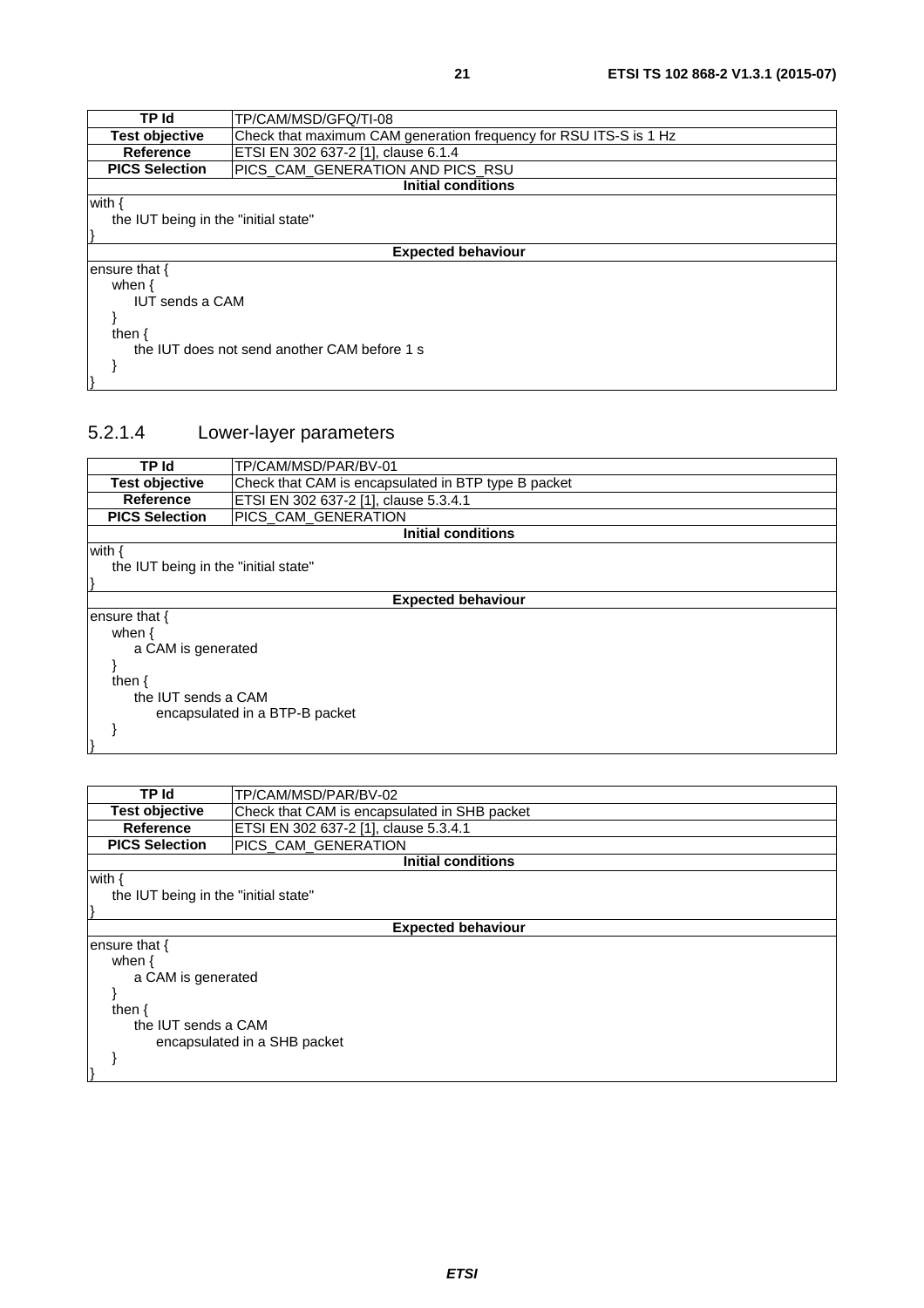<span id="page-21-0"></span>

| TP Id                                | TP/CAM/MSD/PAR/BV-03                                                    |  |  |  |
|--------------------------------------|-------------------------------------------------------------------------|--|--|--|
| <b>Test objective</b>                | Check that CAM is encapsulated in GN packet with lifetime less than 1 s |  |  |  |
| <b>Reference</b>                     | ETSI EN 302 637-2 [1], clause 5.3.4.1                                   |  |  |  |
| <b>PICS Selection</b>                | PICS_CAM_GENERATION                                                     |  |  |  |
|                                      | <b>Initial conditions</b>                                               |  |  |  |
| with $\{$                            |                                                                         |  |  |  |
| the IUT being in the "initial state" |                                                                         |  |  |  |
|                                      |                                                                         |  |  |  |
|                                      | <b>Expected behaviour</b>                                               |  |  |  |
| ensure that {                        |                                                                         |  |  |  |
| when $\{$                            |                                                                         |  |  |  |
| a CAM is generated                   |                                                                         |  |  |  |
|                                      |                                                                         |  |  |  |
| then $\{$                            |                                                                         |  |  |  |
| the IUT sends a CAM                  |                                                                         |  |  |  |
| encapsulated in a GN packet          |                                                                         |  |  |  |
| containing Basic Header              |                                                                         |  |  |  |
| containing Lifetime field            |                                                                         |  |  |  |
| indicating value less than 1 s       |                                                                         |  |  |  |
|                                      |                                                                         |  |  |  |
|                                      |                                                                         |  |  |  |

### 5.2.2 Message processing

| TP Id                                                    | TP/CAM/MSP/BV-01                                                                       |  |  |
|----------------------------------------------------------|----------------------------------------------------------------------------------------|--|--|
| Test objective                                           | Check that content of received CAM is transmitted to applications and other facilities |  |  |
| Reference                                                | ETSI EN 302 637-2 [1], clause 4.4                                                      |  |  |
| <b>PICS Selection</b>                                    | PICS_CAM_RECEPTION                                                                     |  |  |
|                                                          | <b>Initial conditions</b>                                                              |  |  |
| with                                                     |                                                                                        |  |  |
| the IUT being in the "initial state"                     |                                                                                        |  |  |
|                                                          |                                                                                        |  |  |
|                                                          | <b>Expected behaviour</b>                                                              |  |  |
| ensure that {                                            |                                                                                        |  |  |
| when $\{$                                                |                                                                                        |  |  |
| the IUT receives a valid CAM                             |                                                                                        |  |  |
|                                                          |                                                                                        |  |  |
| then $\{$                                                |                                                                                        |  |  |
| the IUT forwards the CAM content to upper layers         |                                                                                        |  |  |
| and the IUT forwards the CAM content to other facilities |                                                                                        |  |  |
|                                                          |                                                                                        |  |  |
|                                                          |                                                                                        |  |  |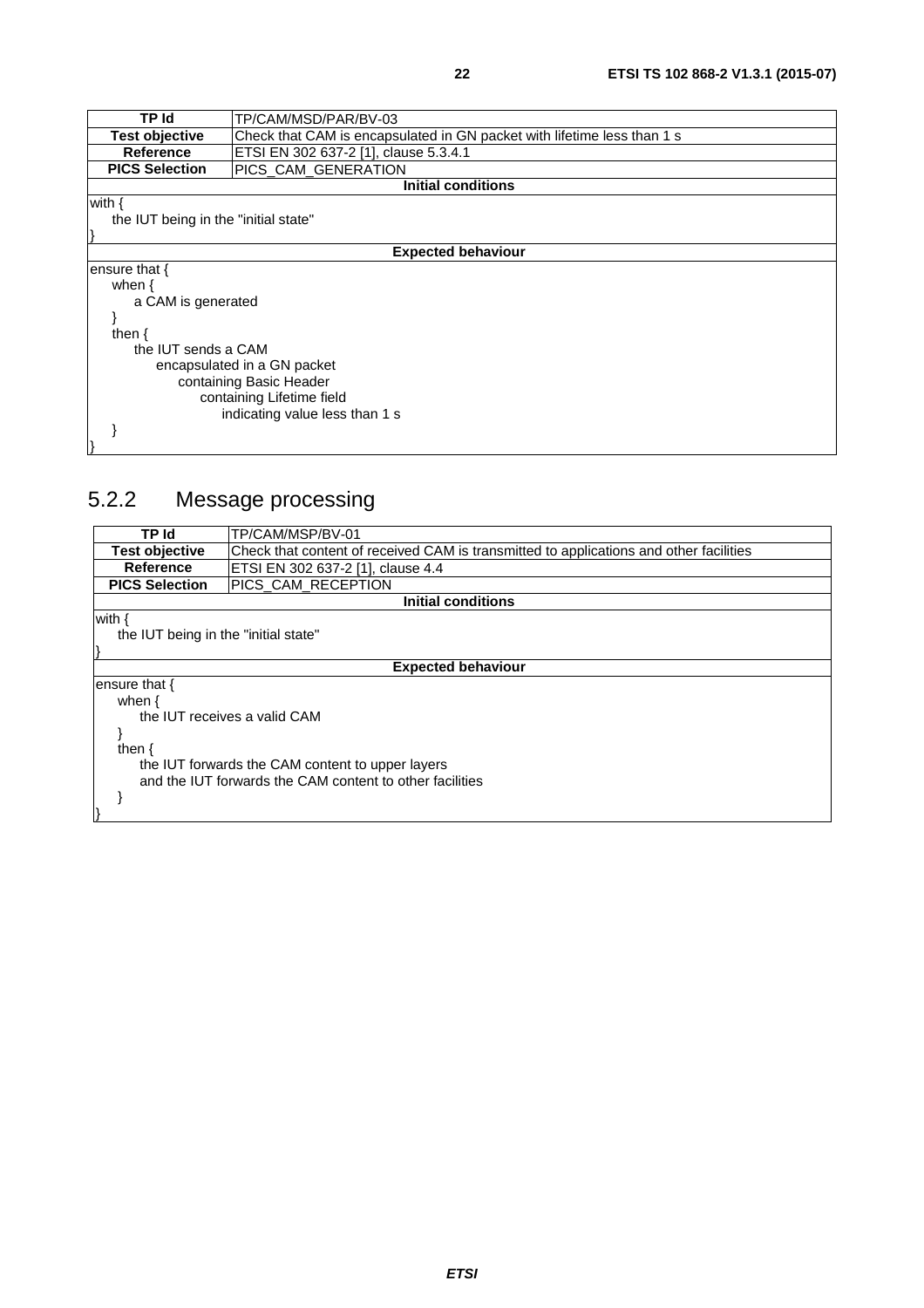| TP/CAM/MSP/BV-02                                                                       |  |  |
|----------------------------------------------------------------------------------------|--|--|
| Check that receiving ITS-S discards CAM if SSP value of the signing certificate is not |  |  |
| consistent with the provided containers                                                |  |  |
| ETSI EN 302 637-2 [1], clause 6.2.2.1                                                  |  |  |
| PICS_CAM_RECEPTION AND PICS_SECURITY                                                   |  |  |
| <b>Initial conditions</b>                                                              |  |  |
|                                                                                        |  |  |
| the IUT being in the "initial state"                                                   |  |  |
|                                                                                        |  |  |
| <b>Expected behaviour</b>                                                              |  |  |
|                                                                                        |  |  |
|                                                                                        |  |  |
| the IUT receives a secured CAM                                                         |  |  |
| containing container CONTAINER_1                                                       |  |  |
|                                                                                        |  |  |
| containing signing certificate<br>containing SSP                                       |  |  |
|                                                                                        |  |  |
| not indicating CONTAINER_1                                                             |  |  |
|                                                                                        |  |  |
|                                                                                        |  |  |
| the IUT discards the CAM                                                               |  |  |
| and the IUT does not forward the CAM content to upper layers                           |  |  |
| and the IUT does not forward the CAM content to other facilities                       |  |  |
|                                                                                        |  |  |
|                                                                                        |  |  |
|                                                                                        |  |  |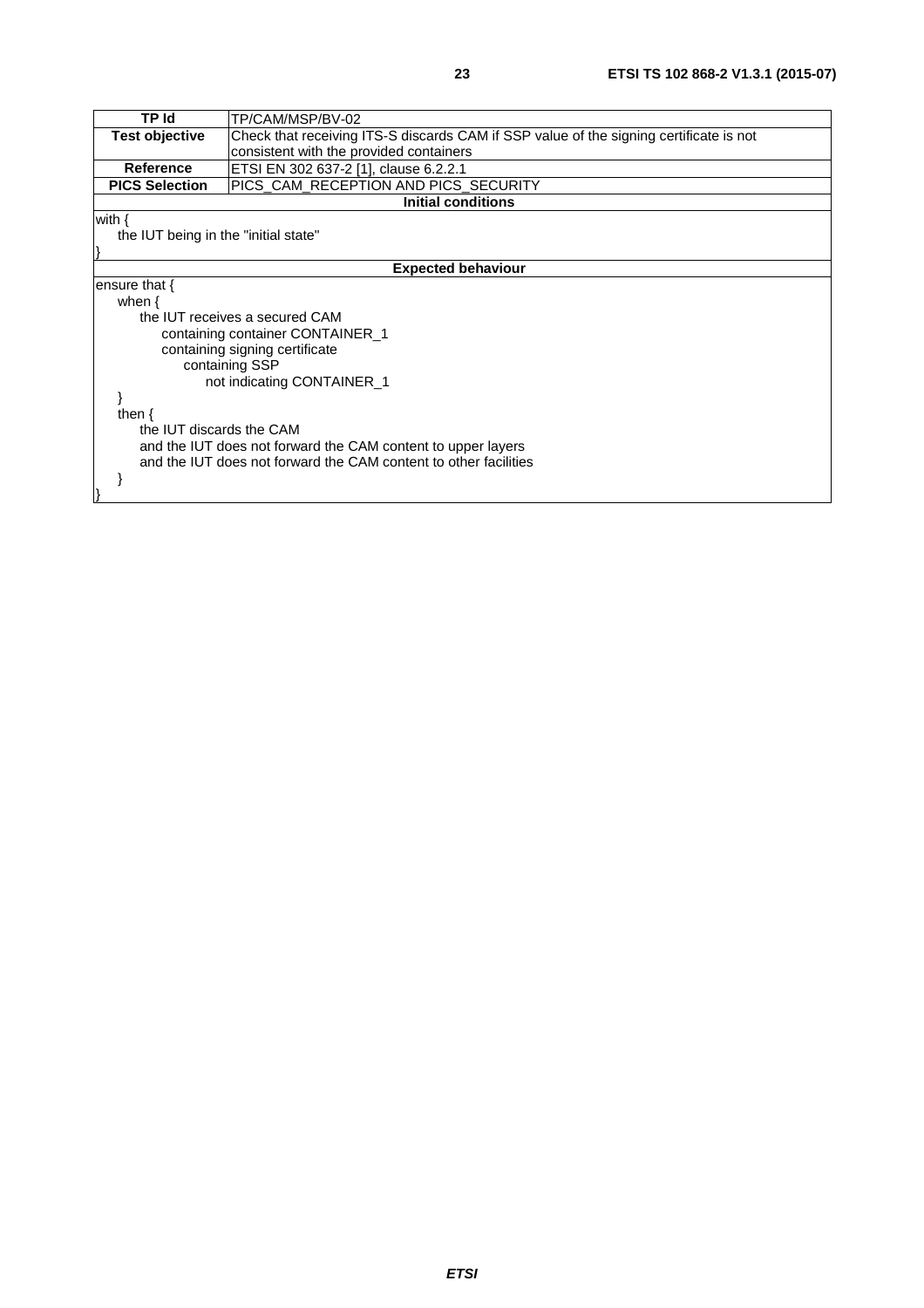# <span id="page-23-0"></span>Annex A (informative): Bibliography

• ETSI TS 102 894-2 (V1.2.1): "Intelligent Transport Systems (ITS); Users and applications requirements; Part2: Applications and facilities layer common data dictionary".